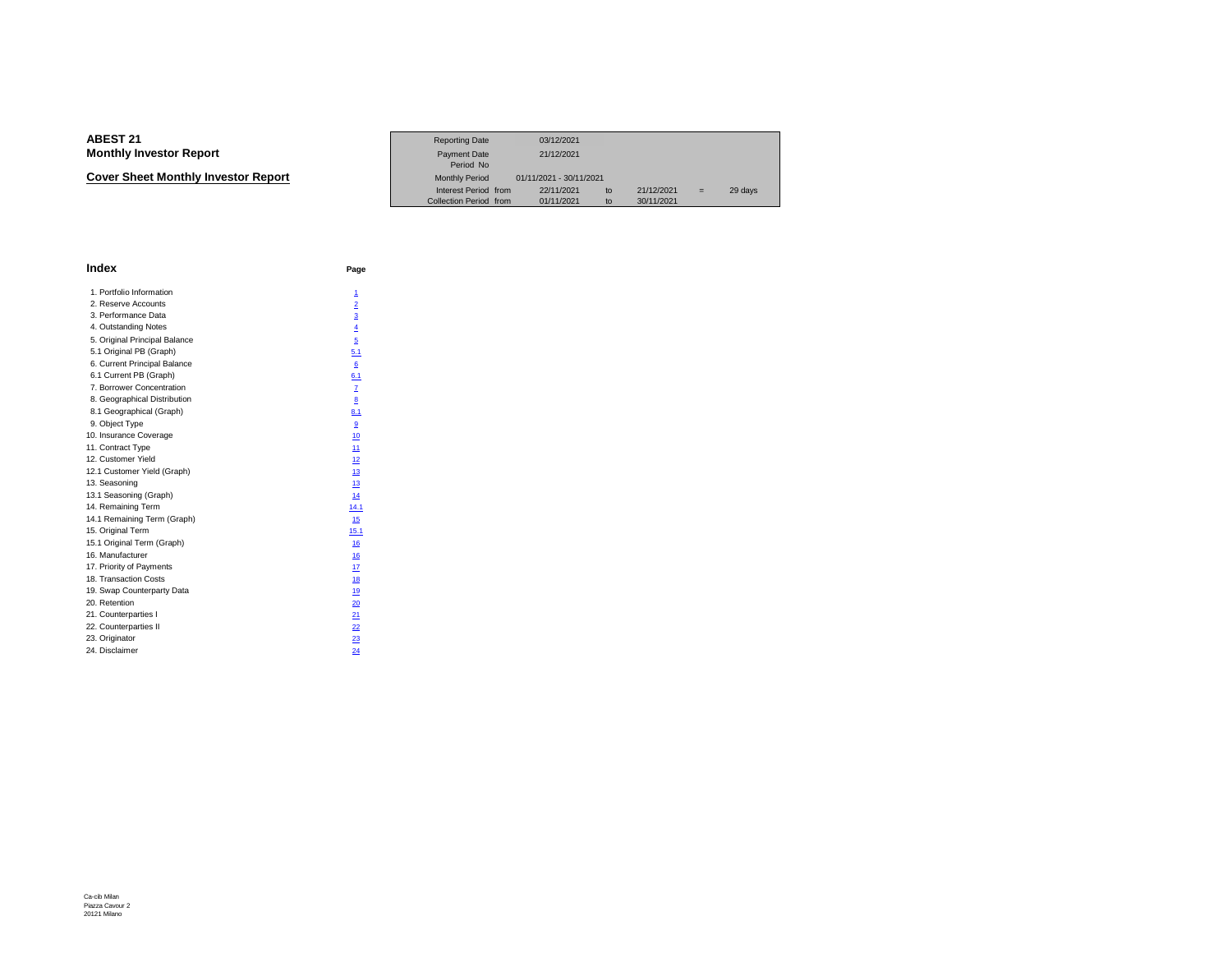| <b>ABEST 21</b>                | <b>Reporting Date</b>  | 03/12/2021              |    |            |     |         |
|--------------------------------|------------------------|-------------------------|----|------------|-----|---------|
| <b>Monthly Investor Report</b> | Payment Date           | 21/12/2021              |    |            |     |         |
|                                | Period No              |                         |    |            |     |         |
| 1. Portfolio Information       | <b>Monthly Period</b>  | 01/11/2021 - 30/11/2021 |    |            |     |         |
|                                | Interest Period from   | 22/11/2021              | to | 21/12/2021 | $=$ | 29 days |
|                                | Collection Period from | 01/11/2021              | to | 30/11/2021 |     |         |

|                                                                                                                                                                                   |                     | current period                                                                                          | previous period                                                                |
|-----------------------------------------------------------------------------------------------------------------------------------------------------------------------------------|---------------------|---------------------------------------------------------------------------------------------------------|--------------------------------------------------------------------------------|
| <b>Outstanding Receivables</b>                                                                                                                                                    | No. of<br>Contracts | <b>Aggregate Outstanding</b><br><b>Principal Amount</b>                                                 | <b>Aggregate Outstanding</b><br><b>Principal Amount</b>                        |
| <b>Beginning of Period (collection period)</b>                                                                                                                                    |                     | 484.189.638,11 €                                                                                        | 482.956.447,58                                                                 |
| <b>Scheduled Principal Payments</b><br>Prepayment Principal<br>Others<br>Recoveries<br><b>Total Principal Collections</b><br><b>Total Interest Collections</b><br><b>Defaults</b> |                     | 16.545.823,69 €<br>1.866.761,10 €<br>2.302.742,89 €<br>$\cdot \in$<br>20.715.327,68 €<br>2.375.503,98 € | 17.099.777,64<br>1.871.474,50<br>2.210.373,03<br>21.181.625,17<br>2.120.875,15 |
|                                                                                                                                                                                   |                     |                                                                                                         |                                                                                |
| End of Period (after Payment Date)                                                                                                                                                | 44.461              | 484.194.782,68 €                                                                                        | 484.189.638,11                                                                 |
| Balance of the Replenishment account (after Payment Date)                                                                                                                         |                     | 5.217,32 €                                                                                              | 10.361,89                                                                      |
| Current Prepayment Rate (annualised)                                                                                                                                              |                     | 4,63%                                                                                                   | 4,65%                                                                          |
| New sale Offer                                                                                                                                                                    |                     | 20.720.472,25 €                                                                                         | 22.414.815,70                                                                  |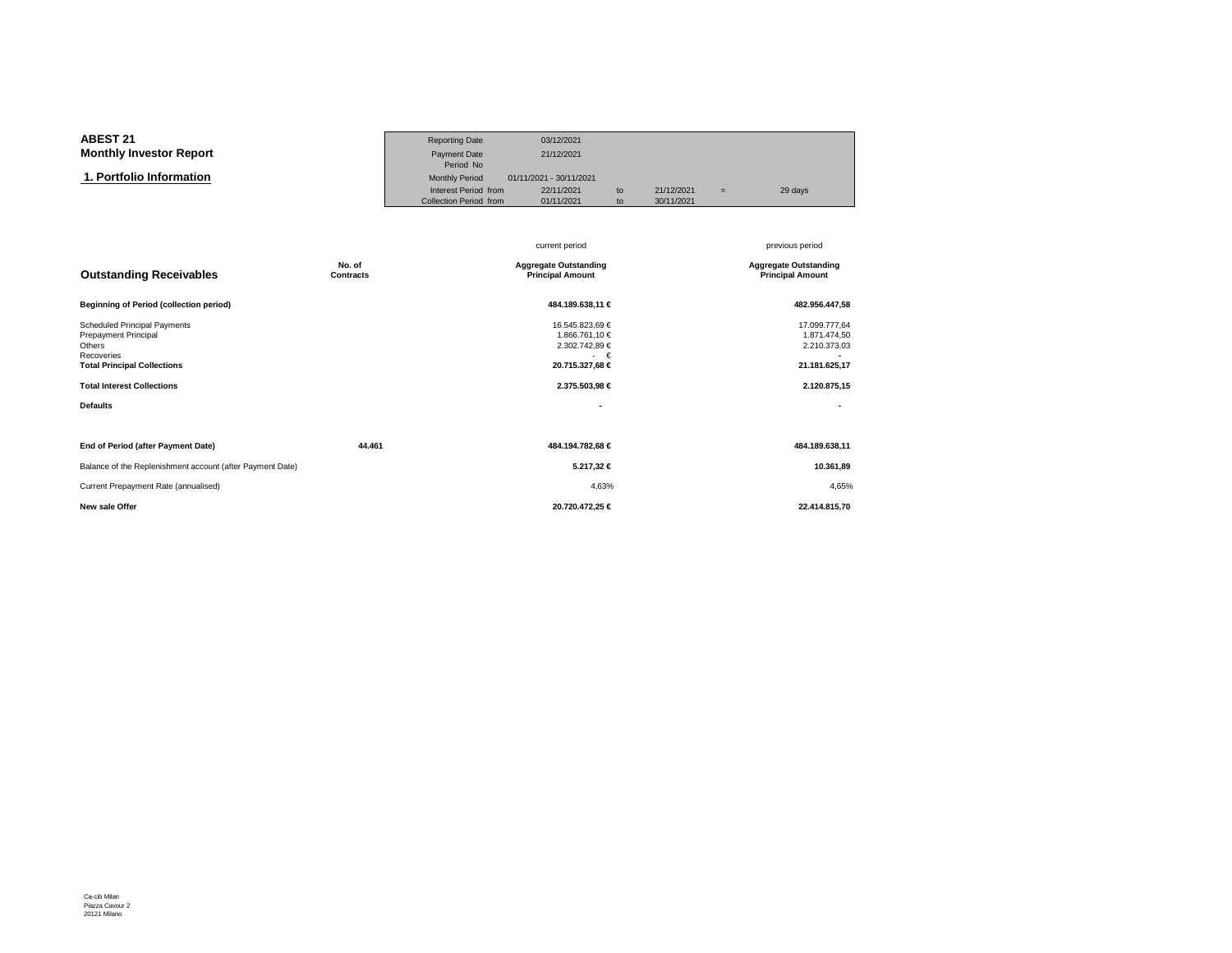| <b>ABEST 21</b>                | <b>Reporting Date</b>  | 03/12/2021              |                  |     |         |
|--------------------------------|------------------------|-------------------------|------------------|-----|---------|
| <b>Monthly Investor Report</b> | <b>Payment Date</b>    | 21/12/2021              |                  |     |         |
|                                | Period No              |                         |                  |     |         |
| 2. Reserve Accounts            | <b>Monthly Period</b>  | 01/11/2021 - 30/11/2021 |                  |     |         |
|                                | Interest Period from   | 22/11/2021              | 21/12/2021<br>to | $=$ | 29 days |
|                                | Collection Period from | 01/11/2021              | 30/11/2021<br>to |     |         |

### **Notes Balance**

Beginning of Period<br>End of Period 486.600.000,00 486.600.000,00

#### **Reserve Accounts**

| <b>Reserve Account</b>       | in $%$       | euro           | <b>Trigger Event y/n</b> |
|------------------------------|--------------|----------------|--------------------------|
| Beginning of Period          | 0.5%         | 2.345.500.00 € | NO                       |
| Cash Outflow                 | ۰            |                |                          |
| Cash Inflow                  | ۰            |                |                          |
| End of Period                | 0.5%         | 2.345.500.00 € |                          |
| <b>Required Reserve Fund</b> | 2.345.500.00 |                |                          |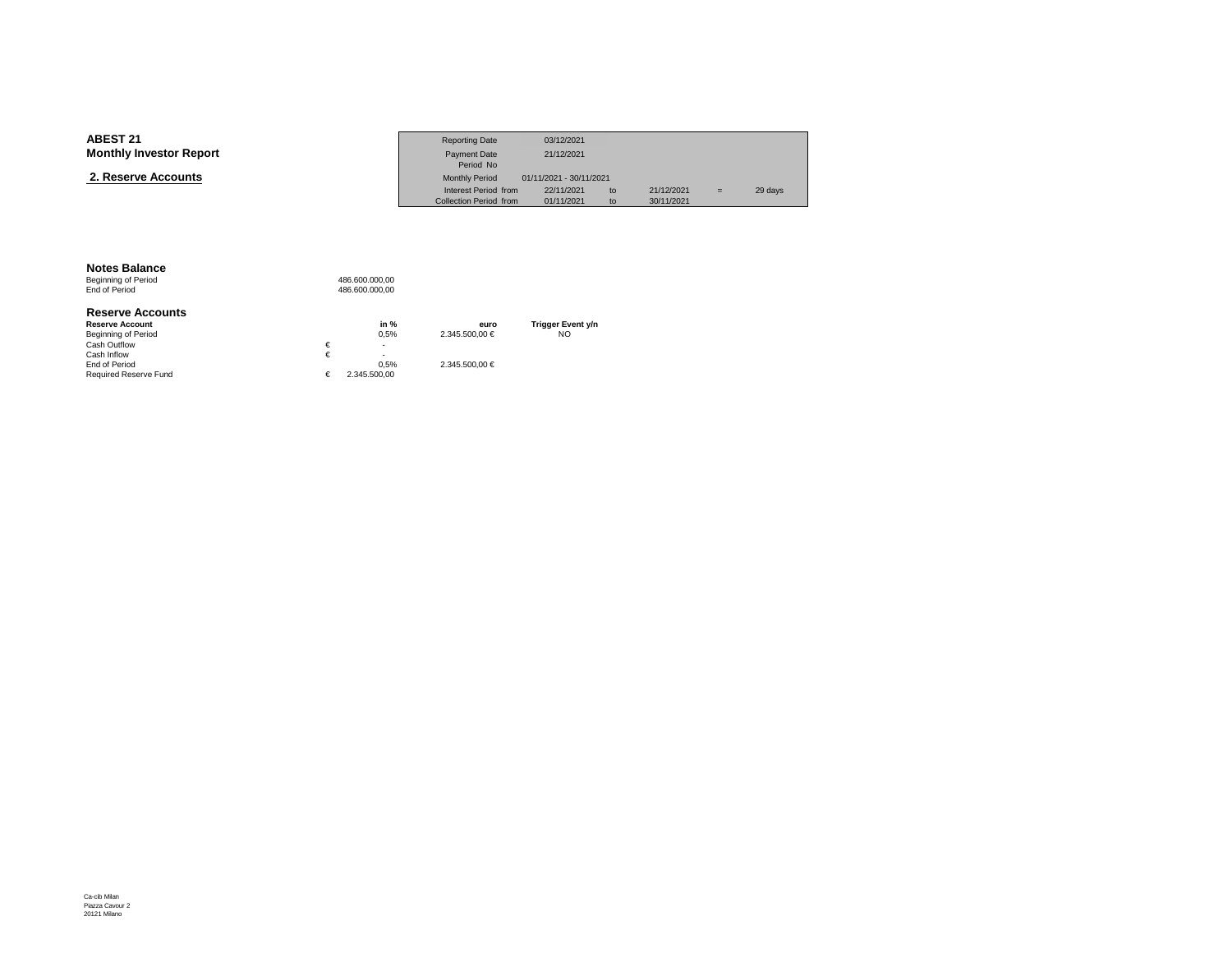| <b>ABEST 21</b>                                                                                                                            | <b>Reporting Date</b>              | 03/12/2021                   |            |         |
|--------------------------------------------------------------------------------------------------------------------------------------------|------------------------------------|------------------------------|------------|---------|
| <b>Monthly Investor Report</b>                                                                                                             | <b>Payment Date</b>                | 21/12/2021                   |            |         |
| 3. Performance Data                                                                                                                        | Period No<br><b>Monthly Period</b> | 01/11/2021 - 30/11/2021      |            |         |
|                                                                                                                                            | Interest Period from               | 22/11/2021<br>t <sub>o</sub> | 21/12/2021 | 29 days |
|                                                                                                                                            | Collection Period from             | 01/11/2021<br>to             | 30/11/2021 |         |
|                                                                                                                                            |                                    |                              |            |         |
|                                                                                                                                            |                                    |                              |            |         |
| <b>Note Balance</b><br>Beginning of Period                                                                                                 | 486.600.000,00 €                   |                              |            |         |
| End of Period                                                                                                                              | 486.600.000,00 €                   |                              |            |         |
| Ratios                                                                                                                                     |                                    |                              |            |         |
| 3-MRA* 31- 60 days past due                                                                                                                |                                    |                              |            |         |
| 31-60 days past due period before previous period<br>31- 60 days past due previous period                                                  |                                    | 0,00%<br>0,00%               |            |         |
| 31- 60 days past due current period                                                                                                        |                                    | 469.983,15 €                 |            |         |
| 3-MRA* 61-90 days past due<br>61-90 days past due period before previous period                                                            |                                    | 0.00%                        |            |         |
| 61-90 days past due previous period                                                                                                        |                                    | 0,00%                        |            |         |
| 61-90 days past due current period                                                                                                         |                                    | 233.934,91 €                 |            |         |
| 3-MRA* 91-120 days past due                                                                                                                |                                    |                              |            |         |
| 91-120 days past due period before previous period<br>91-120 days past due previous period                                                 |                                    | 0,00%<br>0,00%               |            |         |
| 91-120 days past due current period                                                                                                        |                                    | 141.624,22 €                 |            |         |
| <b>Early Amortisation Event</b>                                                                                                            |                                    |                              |            |         |
| <b>Cumulative Default Level</b>                                                                                                            |                                    |                              |            |         |
| Cumulative Default Level period before previous period<br>Cumulative Default Level previous period                                         |                                    | 0,00%<br>0,00%               |            |         |
| Cumulative Default Level current period                                                                                                    |                                    | 0,00%                        |            |         |
| Trigger Breach (if higher than 3.70% for 2 consecutive Calculation Dates)                                                                  |                                    | <b>NO</b>                    |            |         |
| <b>Delinquency Level</b>                                                                                                                   |                                    |                              |            |         |
| Delinquency Level period before previous period<br>Delinquency Level previous period                                                       |                                    | 0,00%<br>0,00%               |            |         |
| Delinquency Level current period                                                                                                           |                                    | 0,00%                        |            |         |
| Trigger Breach (if higher than 1% for 2 consecutive Calculation Dates)                                                                     |                                    | <b>NO</b>                    |            |         |
| <b>Principal Deficiency Amount Shortfall</b><br>Trigger Breach (if the Principal Deficiency Amount Shortfall is higher than                |                                    |                              |            |         |
| zero)                                                                                                                                      |                                    | <b>NO</b>                    |            |         |
|                                                                                                                                            |                                    |                              |            |         |
| <b>Replenishment Amount</b>                                                                                                                |                                    |                              |            |         |
| Trigger Breach (if Replenishment Amount is higher than 20% of<br>the Aggregate Rated Notes Outstanding Amount on each of three consecutive |                                    |                              |            |         |
| <b>Calculation Dates)</b>                                                                                                                  |                                    | <b>NO</b>                    |            |         |
| <b>Performance Data</b>                                                                                                                    |                                    |                              |            |         |
| Number of Contracts being 31-60 Days delinquent                                                                                            |                                    | 29                           |            |         |
| Number of Contracts being 61-90 Days delinquent<br>Number of Contracts being 91-120 Days delinquent                                        |                                    | 18<br>9                      |            |         |
| Gross instalments being 31-60 days delinquent                                                                                              |                                    | 11.842,43                    |            |         |
| Gross instalments being 61-90 days delinquent<br>Gross instalments being 91-120 days delinquent                                            |                                    | 8.376,18<br>3.768,94         |            |         |
| <b>Current Period Termination</b>                                                                                                          |                                    | 3.997,23                     |            |         |
| <b>Cumulative Termination</b>                                                                                                              |                                    | 4.329,19                     |            |         |
| New number of Contracts being terminated<br>Total number of Contracts being terminated                                                     |                                    | 4,00<br>5,00                 |            |         |
| <b>Current Period Recoveries</b>                                                                                                           |                                    | 0,00                         |            |         |
| <b>Cumulative Recoveries</b>                                                                                                               |                                    | 0.00                         |            |         |

 $\sim$  0,00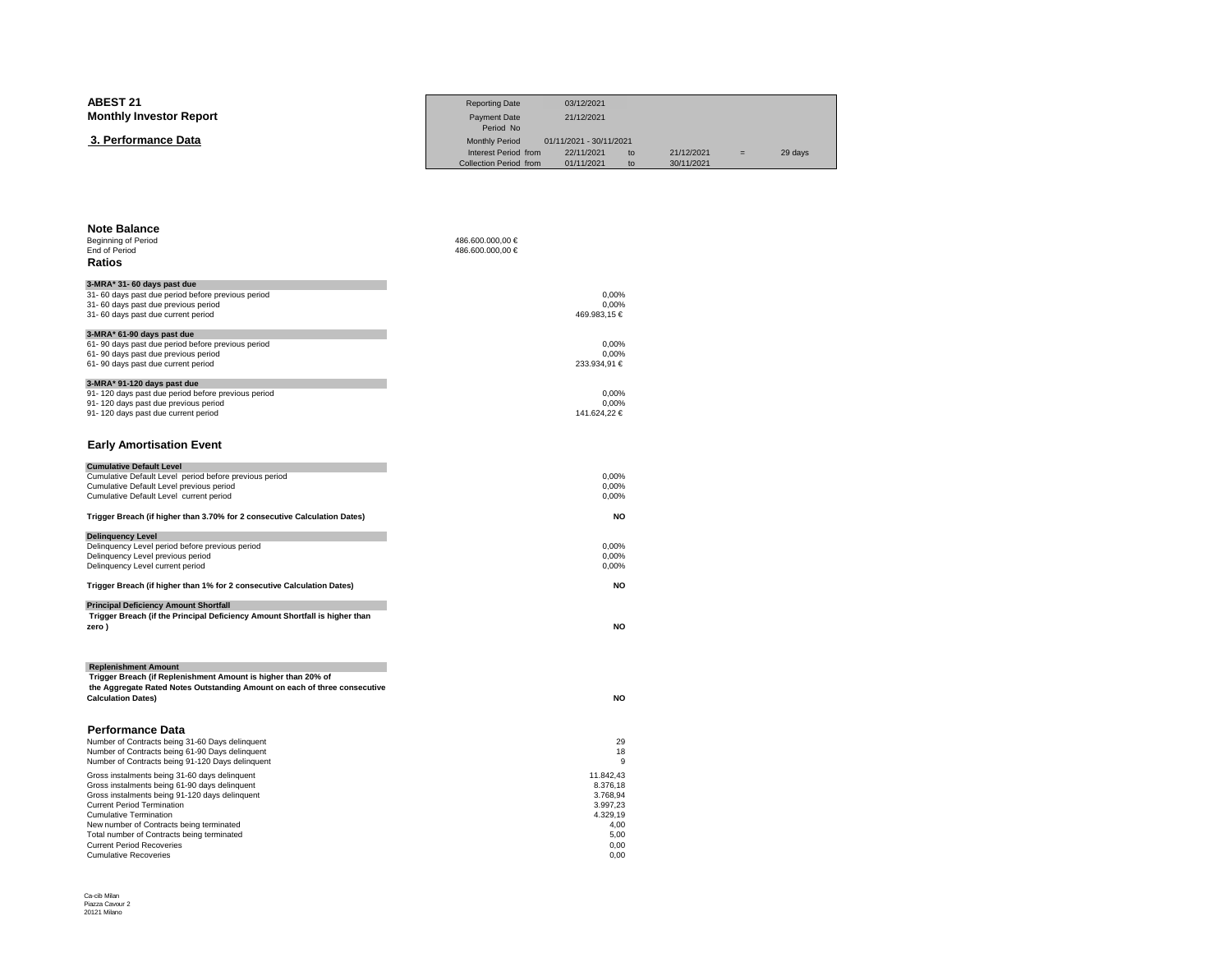| <b>ABEST 21</b>                | <b>Reporting Date</b>  | 03/12/2021              |    |            |     |         |
|--------------------------------|------------------------|-------------------------|----|------------|-----|---------|
| <b>Monthly Investor Report</b> | Payment Date           | 21/12/2021              |    |            |     |         |
|                                | Period No              |                         |    |            |     |         |
| 4. Outstanding Notes           | <b>Monthly Period</b>  | 01/11/2021 - 30/11/2021 |    |            |     |         |
|                                | Interest Period from   | 22/11/2021              | to | 21/12/2021 | $=$ | 29 days |
|                                | Collection Period from | 01/11/2021              | to | 30/11/2021 |     |         |

Principal Payable Amount (during Amortising Period)

| 1. Note Balance                                         | All notes | Class A          | <b>Class B</b>  | Class C         | Class D         | <b>Class E</b>  | <b>Class M</b>  |
|---------------------------------------------------------|-----------|------------------|-----------------|-----------------|-----------------|-----------------|-----------------|
| <b>General Note Information</b>                         |           |                  |                 |                 |                 |                 |                 |
| <b>ISIN Code</b>                                        |           | XS2367164493     | XS2368146457    | XS2368150210    | XS2368152695    | XS2368153156    | XS2368153586    |
| Currency                                                |           | <b>EURO</b>      | <b>EURO</b>     | <b>EURO</b>     | <b>EURO</b>     | <b>EURO</b>     | <b>EURO</b>     |
| Initial Tranching                                       |           | 82.2%            | 4.3%            | 4.2%            | 3.2%            | 2.6%            | 3.6%            |
| <b>Legal Maturity</b>                                   |           | set 2031         | set 2031        | set 2031        | set 2031        | set 2031        | set 2031        |
| <b>Expected Maturity</b>                                |           | set 2031         | set 2031        | set 2031        | set 2031        | set 2031        | set 2031        |
| Original Rating (Fitch / Moody's)                       |           | AAAsf"/"Aaa(sf)  | AAsf"/"Aa1(sf)  | Asf"/"Aa3(sf)   | BBBsf"/"A3(sf)  | BBsf"/"Ba1(sf)  | n/a             |
| Current Rating (Fitch/ Moody's)*                        |           | AAAsf"/"Aaa(sf)  | AAsf"/"Aa1(sf)  | Asf"/"Aa3(sf)   | BBBsf"/"A3(sf)  | BBsf"/"Ba1(sf)  | n/a             |
| Initial Notes Aggregate Principal Outstanding Balance   |           | 400.000.000.00 € | 20.700.000.00 € | 20,200,000,00 € | 15.500.000.00 € | 12.700.000.00 € | 17.500.000,00 € |
| Initial Nominal per Note                                |           | 100.000.00 €     | 100.000.00 €    | 100.000.00 €    | 100.000,00 €    | 100000,00 €     | 100.000,00 €    |
| Initial Number of Notes per Class                       |           | 4.000            | 207             | 202             | 155             | 127             | 175             |
| <b>Current Note Information</b>                         |           |                  |                 |                 |                 |                 |                 |
| Class Principal Outstanding Balance Beginning of Period |           | 400.000.000,00 € | 20.700.000.00 € | 20.200.000.00 € | 15.500.000.00 € | 12.700.000.00 € | 17.500.000.00 € |
| Amortisation                                            |           |                  | n.a.            | n.a.            | n.a.            | n.a.            | n.a.            |
| Redemption per Note                                     |           | $0.00 \in$       | $0.00 \in$      | $0.00 \in$      | $0.00 \in$      | $0.00 \in$      | $0.00 \in$      |
| Class Principal Outstanding Balance End of Period       |           | 400.000.000,00 € | 20.700.000,00 € | 20.200.000,00 € | 15.500.000,00 € | 12.700.000,00 € | 17.500.000,00 € |
| <b>Current Tranching</b>                                |           | 82,2%            | 4,3%            | 4,2%            | 3,2%            | 2,6%            | 3,6%            |
| <b>Current Pool Factor</b>                              |           | 1.00             | 1.00            | 1.00            | 1.00            | 1.00            | 1.00            |
|                                                         |           |                  |                 |                 |                 |                 |                 |
| 2. Payments to Investors per Note                       | All notes | <b>Class A</b>   | <b>Class B</b>  | Class C         | Class D         | <b>Class E</b>  | Class M         |
| Interest Rate Basis: 1-M Euribor / Spread               |           | 0.137            |                 |                 |                 |                 |                 |
| DavCount Convention                                     |           | ACT/360          | ACT/360         | ACT/360         | ACT/360         | ACT/360         | ACT/360         |
| <b>Interest Davs</b>                                    |           | 29 days          | 29 days         | 29 days         | 29 days         | 29 days         | 29 days         |
| Principal Outstanding Beginning of Period               |           | 400.000.000.00 € | 20.700.000,00 € | 20.200.000.00 € | 15.500.000.00 € | 12.700.000.00 € | 17.500.000.00 € |
| Principal Repayment                                     |           | $0.00 \in$       | $0.00 \in$      | $0.00 \in$      | $0.00 \in$      | $0.00 \in$      | $0.00 \in$      |
| Principal Outstanding End of Period                     |           | 400.000.000.00 € | 20.700.000.00 € | 20.200.000.00 € | 15.500.000.00 € | 12.700.000.00 € | 17.500.000.00 € |
| - Interest accrued for the period                       |           | 44.144,44 €      | 10.838,75 €     | 20.340,28 €     | 24.722,50 €     | 35.8004 €       | 91.631,94 €     |
| <b>Interest Payment</b>                                 |           |                  |                 |                 |                 |                 |                 |
|                                                         |           |                  |                 |                 |                 |                 |                 |
| Initial total CE (Subordination, Reserve)               |           | 18.30%           | 14.04%          | 9.89%           | 6.71%           | 4.10%           | 0.00%           |
| <b>Current CE</b>                                       |           | 18.28%           | 14.02%          | 9.87%           | 6.69%           | 4.08%           | 0.00%           |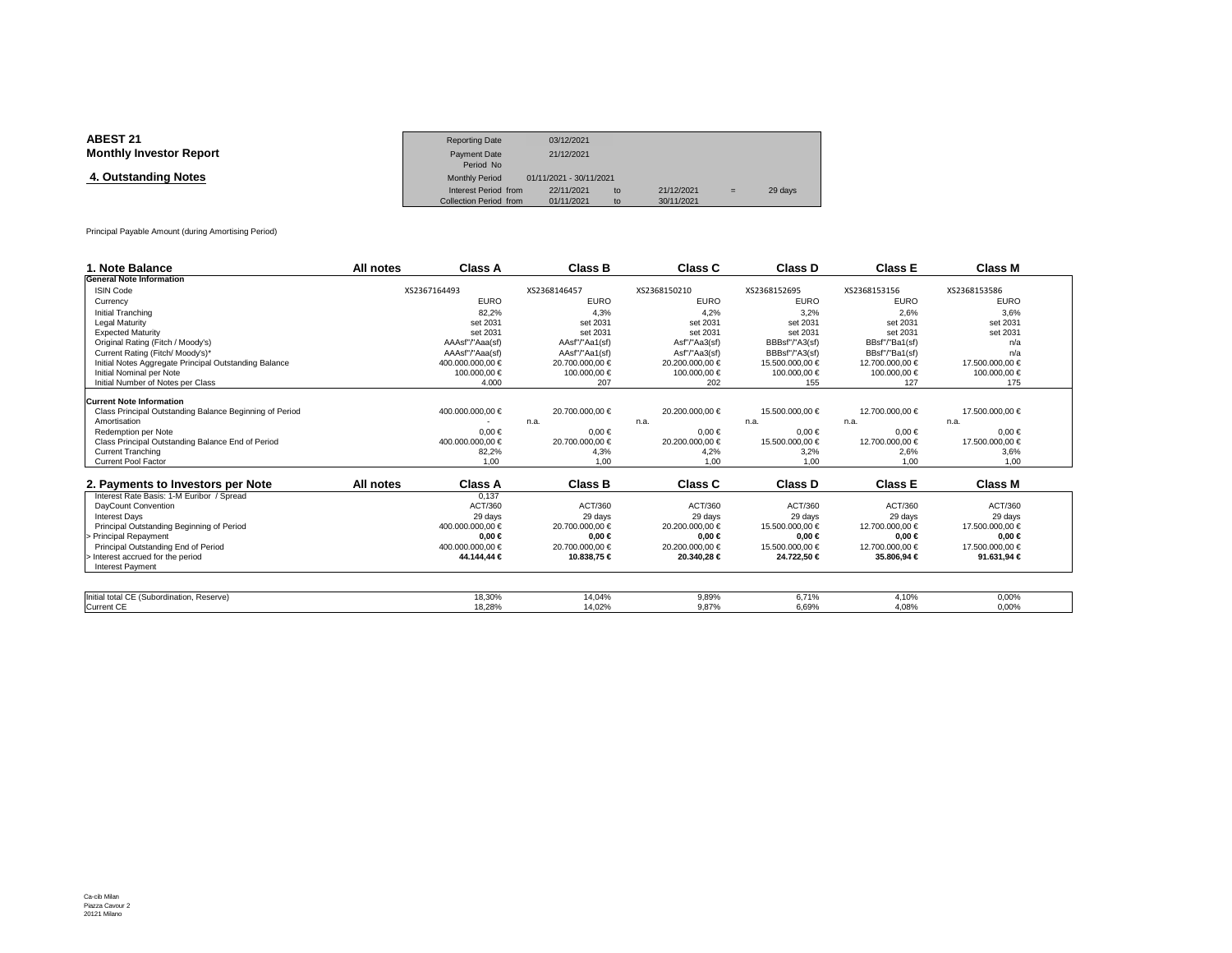| <b>ABEST 21</b>                | <b>Reporting Date</b>                              |              | 03/12/2021               |          |                          |  |         |
|--------------------------------|----------------------------------------------------|--------------|--------------------------|----------|--------------------------|--|---------|
| <b>Monthly Investor Report</b> | Payment Date<br>Period No                          | 21/12/2021   |                          |          |                          |  |         |
| 5. Original Principal Balance  | <b>Monthly Period</b>                              |              | 01/11/2021 - 30/11/2021  |          |                          |  |         |
| as of ISSUE DATE               | <b>Interest Period</b><br><b>Collection Period</b> | from<br>from | 22/11/2021<br>01/11/2021 | to<br>to | 21/12/2021<br>30/11/2021 |  | 29 days |

| <b>Balloon Loan</b>                                                            |                |               |                        |               |  |  |  |  |  |  |
|--------------------------------------------------------------------------------|----------------|---------------|------------------------|---------------|--|--|--|--|--|--|
|                                                                                | Principal      |               |                        |               |  |  |  |  |  |  |
| <b>Original Principal Balance</b>                                              | Balance in     | Percentage of |                        | Percentage of |  |  |  |  |  |  |
| (Ranges in EUR)                                                                | <b>EUR</b>     | Balance       | <b>Number of Loans</b> | Loans         |  |  |  |  |  |  |
| $0 < X \le 5,000$                                                              | 26.340.921     | 13,9%         | 3.233,00               | 29,87%        |  |  |  |  |  |  |
| $5.000 < X \le 10.000$                                                         | 56.693.807     | 29,9%         | 4.181,00               | 38,63%        |  |  |  |  |  |  |
| 10,000< X ≤15,000                                                              | 33.058.163     | 17,5%         | 1.477,00               | 13,65%        |  |  |  |  |  |  |
| 15.000< X ≤20.000                                                              | 21.053.341     | 11,1%         | 736,00                 | 6,80%         |  |  |  |  |  |  |
| 20,000< X ≤25,000                                                              | 15.307.390     | 8,1%          | 440,00                 | 4,07%         |  |  |  |  |  |  |
| 25.000< X ≤30.000                                                              | 13.238.630     | 7,0%          | 327,00                 | 3,02%         |  |  |  |  |  |  |
| 30.000< X ≤35.000                                                              | 9.237.765      | 4,9%          | 193,00                 | 1,78%         |  |  |  |  |  |  |
| 35.000< X ≤40.000                                                              | 6.617.436      | 3,5%          | 123,00                 | 1,14%         |  |  |  |  |  |  |
| 40.000< X ≤45.000                                                              | 2.335.891      | 1,2%          | 39,00                  | 0,36%         |  |  |  |  |  |  |
| 45.000< X ≤50.000                                                              | 2.396.151      | 1,3%          | 36,00                  | 0,33%         |  |  |  |  |  |  |
| 50,000< X ≤55,000                                                              | 863.796        | 0,5%          | 11,00                  | 0,10%         |  |  |  |  |  |  |
| 55,000< X ≤60,000                                                              | 701.442        | 0,4%          | 9,00                   | 0,08%         |  |  |  |  |  |  |
| 60,000< X ≤65,000                                                              | 709.680        | 0,4%          | 9,00                   | 0,08%         |  |  |  |  |  |  |
| 65,000< X ≤70,000                                                              | 161.815        | 0,1%          | 2,00                   | 0,02%         |  |  |  |  |  |  |
| 70,000< X ≤75,000                                                              | 225.158        | 0.1%          | 2,00                   | 0,02%         |  |  |  |  |  |  |
| 75,000 <x< td=""><td>370.480</td><td>0,2%</td><td>4,00</td><td>0,04%</td></x<> | 370.480        | 0,2%          | 4,00                   | 0,04%         |  |  |  |  |  |  |
| Total                                                                          | 189.311.865,23 | 100,00%       | 10.822                 | 100,00%       |  |  |  |  |  |  |

|                          | <b>Balloon Loan</b> |                |                 | Leases        |                                                                                |                           |               |                        |               |
|--------------------------|---------------------|----------------|-----------------|---------------|--------------------------------------------------------------------------------|---------------------------|---------------|------------------------|---------------|
|                          | Principal           |                |                 |               | <b>Original Principal</b>                                                      |                           |               |                        |               |
| <b>Principal Balance</b> | Balance in          | Percentage of  |                 | Percentage of | <b>Balance (Ranges in</b>                                                      | <b>Original Principal</b> | Percentage of |                        | Percentage of |
| s in EUR)                | <b>EUR</b>          | <b>Balance</b> | Number of Loans | Loans         | EUR)                                                                           | <b>Balance in EUR</b>     | Balance       | <b>Number of Loans</b> | Loans         |
| 000                      | 26.340.921          | 13,9%          | 3.233,00        | 29,87%        | $0 < X \leq 5.000$                                                             | 6.363.403                 | 2,2%          | 1.063,00               | 3,21%         |
| ≤10,000                  | 56.693.807          | 29,9%          | 4.181,00        | 38,63%        | $5,000 < X \leq 10,000$                                                        | 32.245.892                | 10,9%         | 7.014,00               | 21,21%        |
| X ≤15,000                | 33.058.163          | 17,5%          | 1.477.00        | 13,65%        | 10.000< X ≤15,000                                                              | 28.982.622                | 9,8%          | 3.774,00               | 11,41%        |
| X ≤20,000                | 21.053.341          | 11,1%          | 736,00          | 6,80%         | 15,000< X ≤20,000                                                              | 24.848.871                | 8,4%          | 2.947,00               | 8,91%         |
| X ≤25,000                | 15.307.390          | 8,1%           | 440,00          | 4,07%         | 20,000< X ≤25,000                                                              | 40.493.101                | 13,7%         | 4.783,00               | 14,47%        |
| $X \le 30,000$           | 13.238.630          | 7,0%           | 327,00          | 3,02%         | 25,000< X ≤30,000                                                              | 45.502.809                | 15,4%         | 4.715,00               | 14,26%        |
| X ≤35,000                | 9.237.765           | 4,9%           | 193,00          | 1,78%         | $30,000 < X \leq 35,000$                                                       | 35.908.481                | 12,2%         | 3.186,00               | 9,64%         |
| $X \le 40,000$           | 6.617.436           | 3,5%           | 123,00          | 1,14%         | 35,000< X ≤40,000                                                              | 27.656.559                | 9,4%          | 2.158,00               | 6,53%         |
| X ≤45,000                | 2.335.891           | 1,2%           | 39,00           | 0,36%         | 40.000< X ≤45.000                                                              | 21.689.268                | 7,4%          | 1.583,00               | 4,79%         |
| $X \le 50,000$           | 2.396.151           | 1,3%           | 36,00           | 0,33%         | 45,000< X ≤50,000                                                              | 14.601.687                | 5,0%          | 949,00                 | 2,87%         |
| X ≤55,000                | 863.796             | 0,5%           | 11,00           | 0,10%         | 50,000< X ≤55,000                                                              | 8.271.453                 | 2,8%          | 489,00                 | 1,48%         |
| $X \le 60,000$           | 701.442             | 0,4%           | 9,00            | 0,08%         | 55,000< X ≤60,000                                                              | 4.119.527                 | 1,4%          | 217,00                 | 0,66%         |
| X ≤65,000                | 709.680             | 0,4%           | 9,00            | 0,08%         | 60,000< X ≤65,000                                                              | 2.102.667                 | 0,7%          | 101,00                 | 0,31%         |
| X ≤70,000                | 161.815             | 0.1%           | 2,00            | 0,02%         | 65.000< X ≤70.000                                                              | 1.582.360                 | 0.5%          | 63,00                  | 0,19%         |
| X ≤75,000                | 225.158             | 0,1%           | 2,00            | 0,02%         | 70,000< X ≤75,000                                                              | 329.334                   | 0,1%          | 18,00                  | 0,05%         |
|                          | 370.480             | 0,2%           | 4,00            | 0,04%         | 75,000 <x< td=""><td>185.588</td><td>0,1%</td><td>4,00</td><td>0,01%</td></x<> | 185.588                   | 0,1%          | 4,00                   | 0,01%         |
|                          | 189.311.865,23      | 100,00%        | 10.822          | 100,00%       | Total                                                                          | 294.883.621.93            | 100,00%       | 33.064                 | 100,00%       |

**Statistics**

**in EUR**

**Statistics in EUR**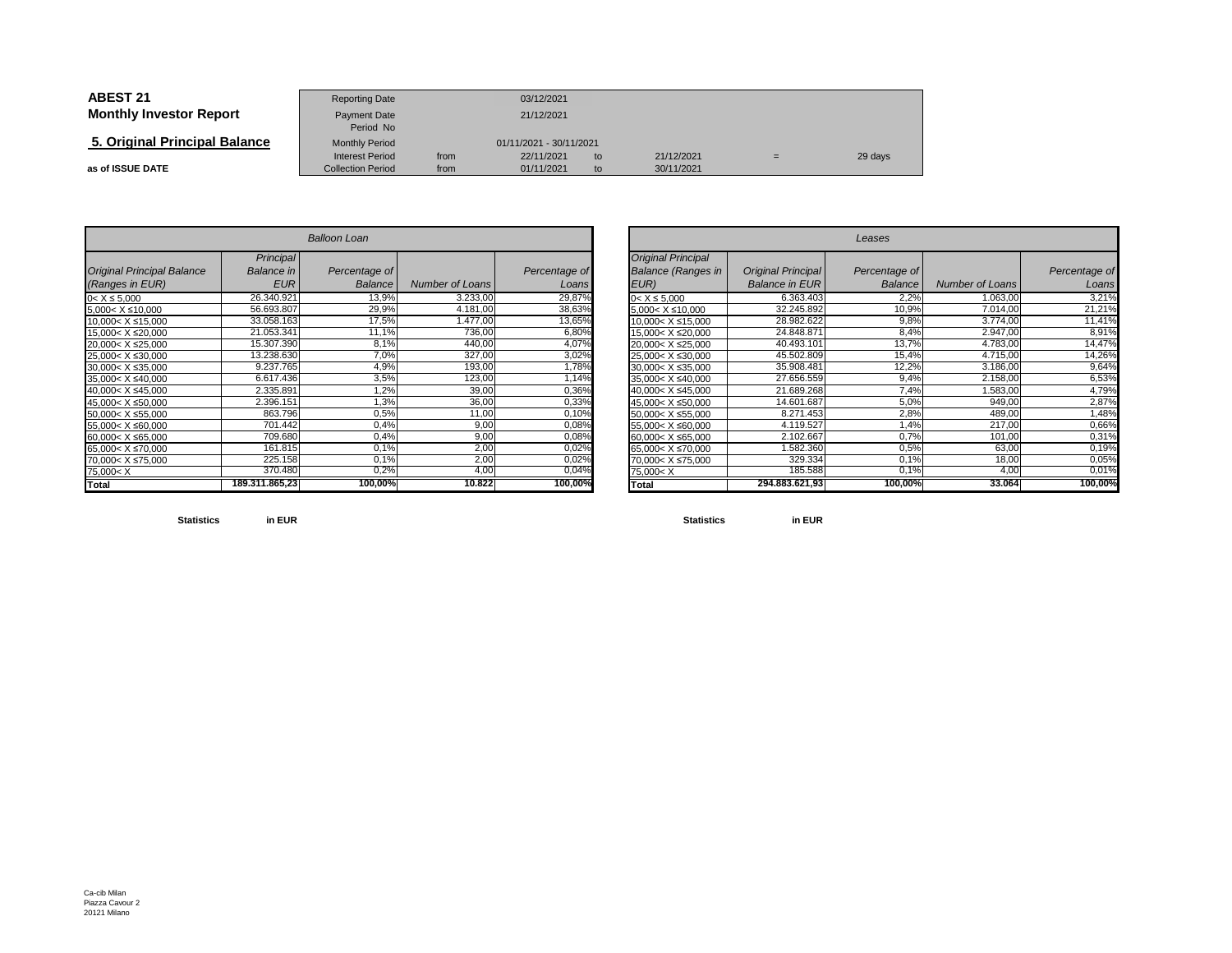| ABEST 21                       | <b>Reporting Date</b>     |      | 03/12/2021              |    |            |     |         |
|--------------------------------|---------------------------|------|-------------------------|----|------------|-----|---------|
| <b>Monthly Investor Report</b> | Payment Date<br>Period No |      | 21/12/2021              |    |            |     |         |
| 5.1 Original PB (Graph)        | <b>Monthly Period</b>     |      | 01/11/2021 - 30/11/2021 |    |            |     |         |
|                                | <b>Interest Period</b>    | from | 22/11/2021              | to | 21/12/2021 | $=$ | 29 days |
|                                | <b>Collection Period</b>  | from | 01/11/2021              | to | 30/11/2021 |     |         |

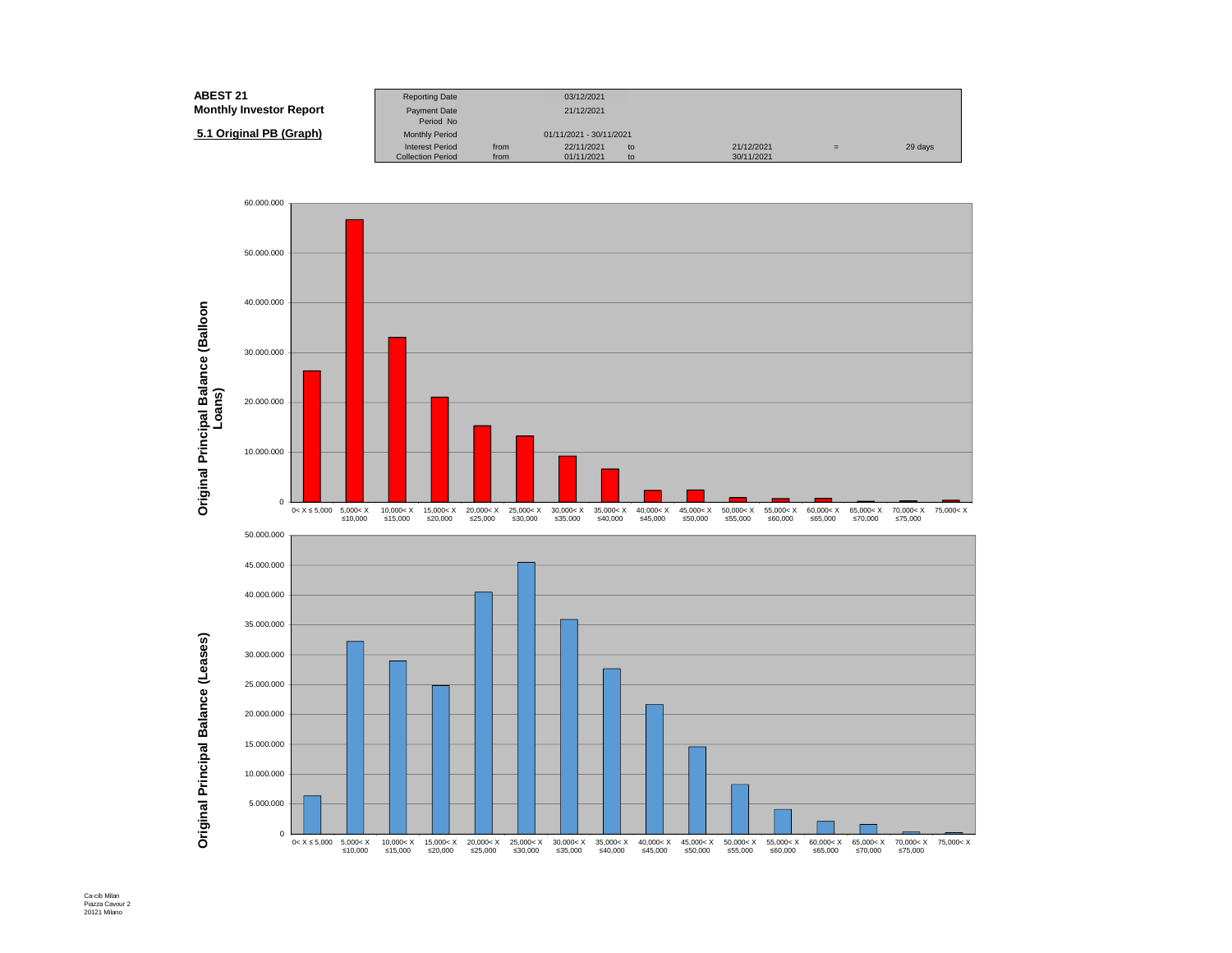| <b>ABEST 21</b>                | <b>Reporting Date</b>                              |                         | 03/12/2021               |          |                          |     |         |
|--------------------------------|----------------------------------------------------|-------------------------|--------------------------|----------|--------------------------|-----|---------|
| <b>Monthly Investor Report</b> | <b>Payment Date</b><br>Period No                   |                         | 21/12/2021               |          |                          |     |         |
| 5. Original Principal Balance  | <b>Monthly Period</b>                              | 01/11/2021 - 30/11/2021 |                          |          |                          |     |         |
| as of ISSUE DATE               | <b>Interest Period</b><br><b>Collection Period</b> | from<br>from            | 22/11/2021<br>01/11/2021 | to<br>to | 21/12/2021<br>30/11/2021 | $=$ | 29 days |

| <b>Balloon Loan</b>                                                                          |                                                    |                                 |                 |                        |  |  |  |  |  |
|----------------------------------------------------------------------------------------------|----------------------------------------------------|---------------------------------|-----------------|------------------------|--|--|--|--|--|
| <b>Current Principal Balance</b><br>(Ranges in EUR)                                          | <b>Original Principal</b><br><b>Balance in EUR</b> | Percentage of<br><b>Balance</b> | Number of Loans | Percentage of<br>Loans |  |  |  |  |  |
| $0 < X \le 5,000$                                                                            | 26.096.049                                         | 13,2%                           | 3.171,00        | 28,74%                 |  |  |  |  |  |
| $5.000 < X \le 10.000$                                                                       | 58.792.855                                         | 29,8%                           | 4.239,00        | 38,42%                 |  |  |  |  |  |
| $10.000 < X \leq 15.000$                                                                     | 36.239.298                                         | 18,3%                           | 1.623,00        | 14,71%                 |  |  |  |  |  |
| 15.000< X ≤20.000                                                                            | 22.620.623                                         | 11,4%                           | 786,00          | 7,12%                  |  |  |  |  |  |
| 20,000< X ≤25,000                                                                            | 15.392.522                                         | 7,8%                            | 439,00          | 3,98%                  |  |  |  |  |  |
| 25.000< X ≤30.000                                                                            | 13.356.127                                         | 6,8%                            | 326,00          | 2,95%                  |  |  |  |  |  |
| $30.000 < X \leq 35.000$                                                                     | 8.987.417                                          | 4,5%                            | 187,00          | 1,69%                  |  |  |  |  |  |
| 35.000< X ≤40.000                                                                            | 7.425.092                                          | 3,8%                            | 137,00          | 1,24%                  |  |  |  |  |  |
| 40.000< X ≤45.000                                                                            | 2.321.337                                          | 1,2%                            | 39,00           | 0,35%                  |  |  |  |  |  |
| 45,000< X ≤50,000                                                                            | 2.507.583                                          | 1,3%                            | 39,00           | 0,35%                  |  |  |  |  |  |
| 50.000< X ≤55.000                                                                            | 1.236.781                                          | 0.6%                            | 16,00           | 0,15%                  |  |  |  |  |  |
| 55,000< X ≤60,000                                                                            | 1.296.924                                          | 0,7%                            | 16,00           | 0,15%                  |  |  |  |  |  |
| 60.000< X ≤65.000                                                                            | 693.642                                            | 0.4%                            | 9,00            | 0,08%                  |  |  |  |  |  |
| 65.000< X ≤70.000                                                                            | 155.332                                            | 0.1%                            | 2,00            | 0,02%                  |  |  |  |  |  |
| 70,000< X ≤75,000                                                                            | 217.970                                            | 0.1%                            | 2.00            | 0,02%                  |  |  |  |  |  |
| 75,000 <x< td=""><td>264.114</td><td><math>0.1\%</math></td><td>3,00</td><td>0,03%</td></x<> | 264.114                                            | $0.1\%$                         | 3,00            | 0,03%                  |  |  |  |  |  |
| Total                                                                                        | 197.603.668.69                                     | 100,00%                         | 11.034          | 100,00%                |  |  |  |  |  |

|                          |                           | <b>Balloon Loan</b> |                 |               |                                                                                |                           | Leases         |                        |               |  |  |  |  |  |
|--------------------------|---------------------------|---------------------|-----------------|---------------|--------------------------------------------------------------------------------|---------------------------|----------------|------------------------|---------------|--|--|--|--|--|
| <b>Principal Balance</b> | <b>Original Principal</b> | Percentage of       |                 | Percentage of | <b>Current Principal</b><br><b>Balance (Ranges in</b>                          | <b>Original Principal</b> | Percentage of  |                        | Percentage of |  |  |  |  |  |
| s in EUR)                | <b>Balance in EURI</b>    | Balance             | Number of Loans | Loans         | EUR)                                                                           | <b>Balance in EUR</b>     | <b>Balance</b> | <b>Number of Loans</b> | Loans         |  |  |  |  |  |
| 000                      | 26.096.049                | 13,2%               | 3.171,00        | 28,74%        | $0 < X \le 5.000$                                                              | 5.719.474                 | 2,2%           | 1.051,00               | 3,14%         |  |  |  |  |  |
| ≤10,000                  | 58.792.855                | 29,8%               | 4.239,00        | 38,42%        | $5,000 < X \le 10,000$                                                         | 31.323.486                | 11,8%          | 7.418,00               | 22,19%        |  |  |  |  |  |
| X ≤15,000                | 36.239.298                | 18,3%               | 1.623,00        | 14,71%        | 10.000< X ≤15.000                                                              | 30.264.456                | 11,4%          | 4.333,00               | 12,96%        |  |  |  |  |  |
| X ≤20,000                | 22.620.623                | 11,4%               | 786,00          | 7,12%         | 15.000< X ≤20.000                                                              | 23.478.647                | 8,8%           | 2.999,00               | 8,97%         |  |  |  |  |  |
| X ≤25,000                | 15.392.522                | 7,8%                | 439,00          | 3,98%         | 20,000< X ≤25,000                                                              | 35.501.851                | 13,4%          | 4.582,00               | 13,71%        |  |  |  |  |  |
| $X \le 30,000$           | 13.356.127                | 6,8%                | 326,00          | 2,95%         | 25,000< X ≤30,000                                                              | 41.329.797                | 15,5%          | 4.652,00               | 13,92%        |  |  |  |  |  |
| X ≤35,000                | 8.987.417                 | 4,5%                | 187,00          | 1,69%         | 30,000< X ≤35,000                                                              | 31.974.084                | 12,0%          | 3.125,00               | 9,35%         |  |  |  |  |  |
| $X \le 40,000$           | 7.425.092                 | 3,8%                | 137,00          | 1,24%         | 35,000< X ≤40,000                                                              | 23.311.966                | 8,8%           | 2.058,00               | 6,16%         |  |  |  |  |  |
| X ≤45,000                | 2.321.337                 | 1,2%                | 39,00           | 0,35%         | 40,000< X ≤45,000                                                              | 17.922.119                | 6,7%           | 1.485,00               | 4,44%         |  |  |  |  |  |
| X ≤50,000                | 2.507.583                 | 1,3%                | 39,00           | 0,35%         | 45,000< X ≤50,000                                                              | 11.946.312                | 4,5%           | 893,00                 | 2,67%         |  |  |  |  |  |
| X ≤55,000                | 1.236.781                 | 0,6%                | 16,00           | 0,15%         | 50,000< X ≤55,000                                                              | 6.447.129                 | 2,4%           | 454,00                 | 1,36%         |  |  |  |  |  |
| $X \le 60,000$           | .296.924                  | 0.7%                | 16,00           | 0,15%         | 55,000< X ≤60,000                                                              | 3.226.999                 | 1,2%           | 198,00                 | 0,59%         |  |  |  |  |  |
| X ≤65,000                | 693.642                   | 0,4%                | 9,00            | 0,08%         | 60,000< X ≤65,000                                                              | 1.675.721                 | 0,6%           | 95,00                  | 0,28%         |  |  |  |  |  |
| X ≤70,000                | 155.332                   | 0,1%                | 2,00            | 0,02%         | 65,000< X ≤70,000                                                              | 1.270.004                 | 0.5%           | 61,00                  | 0,18%         |  |  |  |  |  |
| X ≤75,000                | 217.970                   | 0,1%                | 2,00            | 0,02%         | 70,000< X ≤75,000                                                              | 272.367                   | 0.1%           | 18,00                  | 0,05%         |  |  |  |  |  |
|                          | 264.114                   | 0,1%                | 3,00            | 0,03%         | 75,000 <x< td=""><td>206.229</td><td>0,1%</td><td>5,00</td><td>0,01%</td></x<> | 206.229                   | 0,1%           | 5,00                   | 0,01%         |  |  |  |  |  |
|                          | 197.603.668.69            | 100,00%             | 11.034          | 100,00%       | <b>Total</b>                                                                   | 265.870.641.74            | 100,00%        | 33.427                 | 100,00%       |  |  |  |  |  |

**Statistics**

**in EUR**

**Statistics in EUR**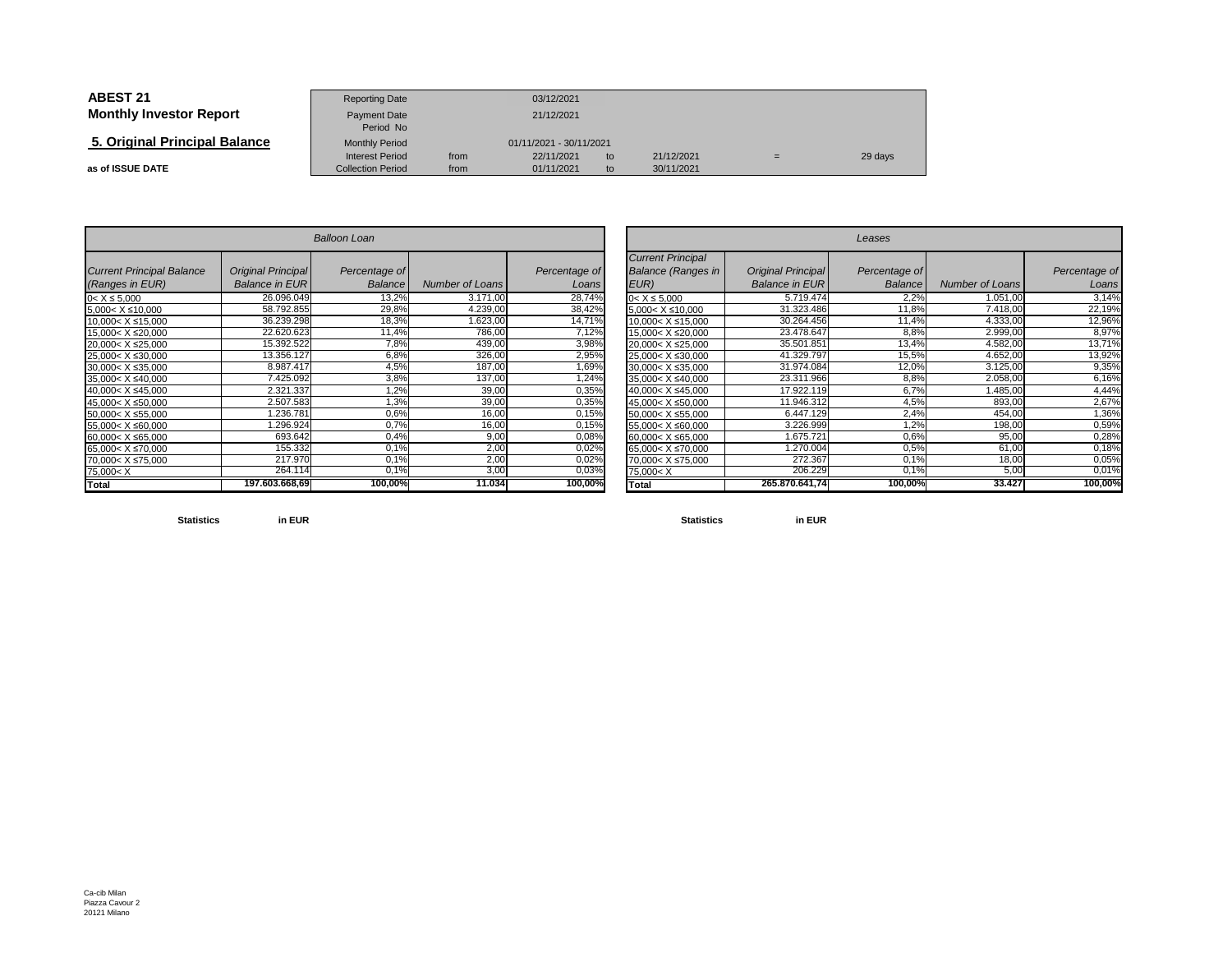| <b>ABEST 21</b>                | <b>Reporting Date</b>            |      | 03/12/2021              |    |            |   |         |
|--------------------------------|----------------------------------|------|-------------------------|----|------------|---|---------|
| <b>Monthly Investor Report</b> | <b>Payment Date</b><br>Period No |      | 21/12/2021              |    |            |   |         |
| 5.1 Original PB (Graph)        | <b>Monthly Period</b>            |      | 01/11/2021 - 30/11/2021 |    |            |   |         |
|                                | <b>Interest Period</b>           | from | 22/11/2021              | to | 21/12/2021 | = | 29 days |
|                                | <b>Collection Period</b>         | from | 01/11/2021              | to | 30/11/2021 |   |         |

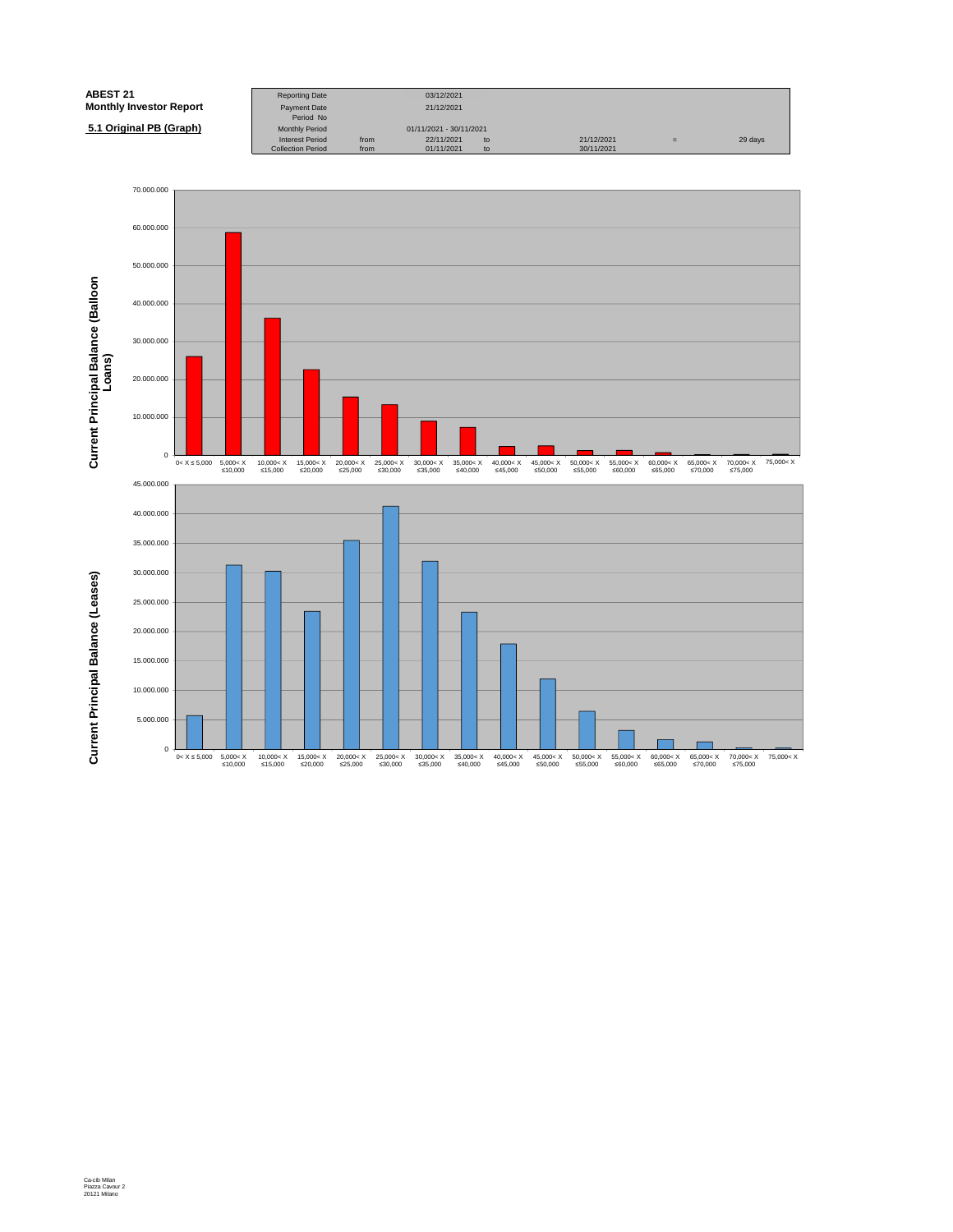**7. Borrower Concentration**

|                   | <b>Reporting Date</b>     |      | 03/12/2021              |               |            |     |         |
|-------------------|---------------------------|------|-------------------------|---------------|------------|-----|---------|
| Investor Report   | Payment Date<br>Period No |      | 21/12/2021              |               |            |     |         |
|                   |                           |      |                         |               |            |     |         |
| wer Concentration | <b>Monthly Period</b>     |      | 01/11/2021 - 30/11/2021 |               |            |     |         |
|                   | <b>Interest Period</b>    | from | 22/11/2021              | $\mathsf{to}$ | 21/12/2021 | $=$ | 29 days |
|                   | <b>Collection Period</b>  | from | 01/11/2021              | to            | 30/11/2021 |     |         |

|                | <b>Current Principal</b> | Percentage of |                 |
|----------------|--------------------------|---------------|-----------------|
| <b>No</b>      | <b>Balance in EUR</b>    | Balance       | Number of Loans |
|                | 390.113,28               | 0,08%         | 36              |
| $\overline{2}$ | 353.738,23               | 0,08%         | 13              |
| 3              | 296.496,28               | 0,06%         | 51              |
| 4              | 288.396,57               | 0,06%         | 12              |
| 5              | 279.975,82               | 0,06%         | 28              |
| 6              | 273.399,25               | 0,06%         | 27              |
|                | 185.747,48               | 0,04%         | 3               |
| 8              | 176.092,56               | 0,04%         | 3               |
| 9              | 160.317,90               | 0,03%         |                 |
| 10             | 155.252,98               | 0,03%         | 11              |
| 11             | 131.875,67               | 0,03%         | 9               |
| 12             | 125.421,70               | 0,03%         |                 |
| 13             | 123.305.32               | 0,03%         |                 |
| 14             | 119.464.41               | 0,03%         | 14              |
| 15             | 119.264,82               | 0,03%         |                 |
| 16             | 118.961,27               | 0,03%         | $\overline{2}$  |
| 17             | 114.621,81               | 0,02%         |                 |
| 18             | 112.312.80               | 0,02%         |                 |
| 19             | 109.136,01               | 0,02%         |                 |
| 20             | 108.125,94               | 0,02%         |                 |
|                | 3.742.020,10             | 0,81%         | 227             |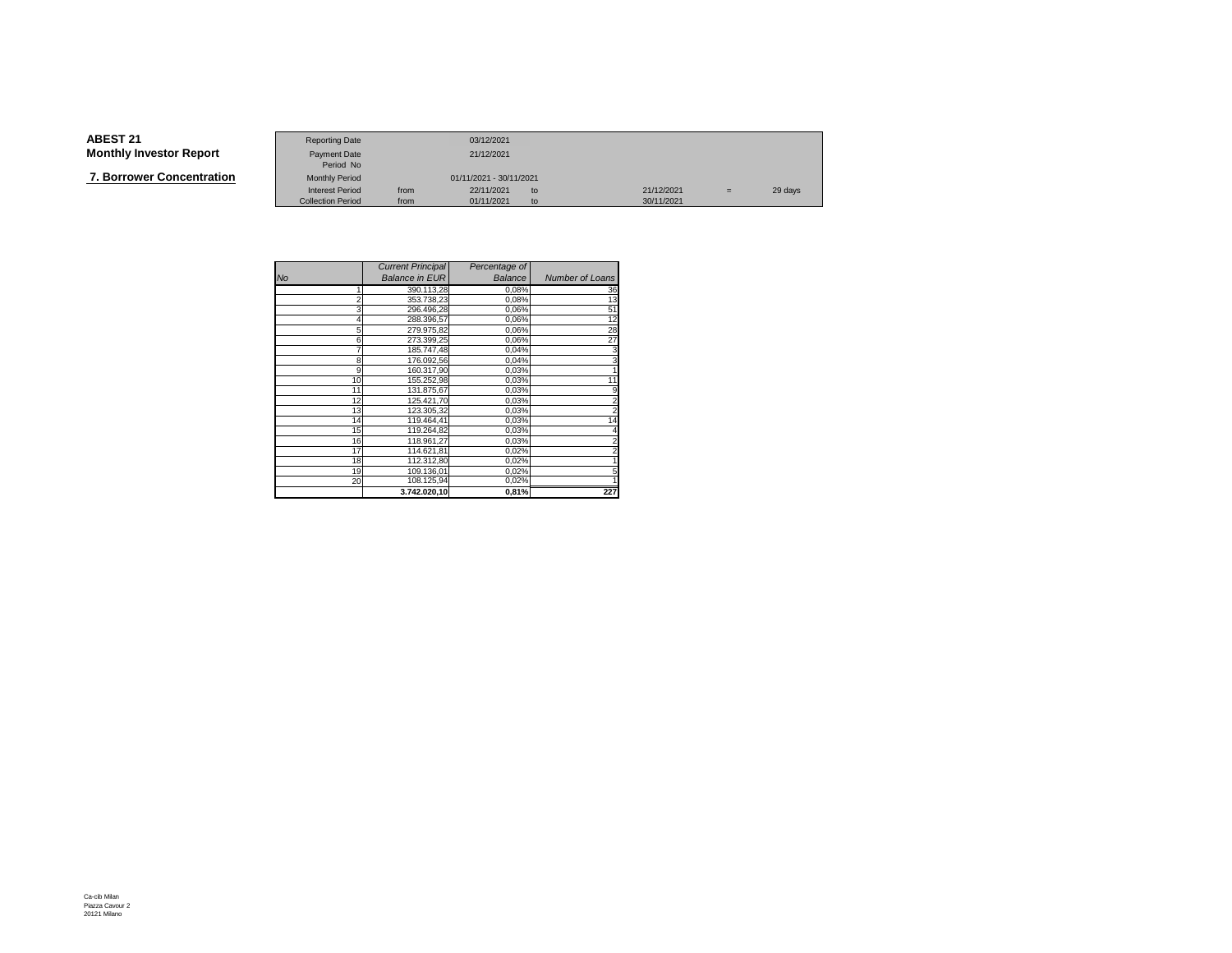**8. Geographical Distribution**

|                                   | <b>Reporting Date</b>     |      | 03/12/2021              |    |            |     |         |
|-----------------------------------|---------------------------|------|-------------------------|----|------------|-----|---------|
| Investor Report                   | Payment Date<br>Period No |      | 21/12/2021              |    |            |     |         |
| aphical Distribution <sup>.</sup> | <b>Monthly Period</b>     |      | 01/11/2021 - 30/11/2021 |    |            |     |         |
|                                   | <b>Interest Period</b>    | from | 22/11/2021              | to | 21/12/2021 | $=$ | 29 days |
|                                   | <b>Collection Period</b>  | from | 01/11/2021              | to | 30/11/2021 |     |         |

|                     | <b>Current Principal</b> | Percentage of  |                 | Percentage of |
|---------------------|--------------------------|----------------|-----------------|---------------|
| <b>State</b>        | <b>Balance in EUR</b>    | <b>Balance</b> | Number of Loans | Loans         |
| Outside of Germany  | 0,00                     | 0.0%           | ٠               | 0.0%          |
| Baden-Württemberg   | 82.036.752.68            | 17.7%          | 7.458           | 16,8%         |
| Bayern              | 87.912.967.22            | 19,0%          | 8.255           | 18,6%         |
| Berlin              | 15.937.099.55            | 3,4%           | 2.085           | 4,7%          |
| Brandenburg         | 12.334.452,47            | 2,7%           | 1.356           | 3,0%          |
| Bremen              | 3.445.097.33             | 0.7%           | 292             | 0,7%          |
| Hamburg             | 13.674.251.41            | 3,0%           | 1.370           | 3,1%          |
| Hessen              | 43.914.963.03            | 9,5%           | 4.059           | 9,1%          |
| Mecklenburg-Vorpomm | 4.029.029.86             | 0,9%           | 337             | 0,8%          |
| Niedersachsen       | 29.713.024,65            | 6,4%           | 2.757           | 6,2%          |
| Nordrhein-Westfalen | 90.602.333,32            | 19,5%          | 8.903           | 20,0%         |
| Rheinland-Pfalz     | 27.427.017,78            | 5,9%           | 2.367           | 5,3%          |
| Saarland            | 6.206.945,44             | 1,3%           | 539             | 1,2%          |
| Sachsen             | 16.584.958.18            | 3,6%           | 1.665           | 3,7%          |
| Sachsen-Anhalt      | 6.122.384,14             | 1,3%           | 648             | 1,5%          |
| Schleswig-Holstein  | 14.955.314,94            | 3,2%           | 1.398           | 3,1%          |
| Thüringen           | 8.577.718,43             | 1,9%           | 972             | 2,2%          |
| Total               | 463.474.310.43           | 100,00%        | 44.461          | 100.00%       |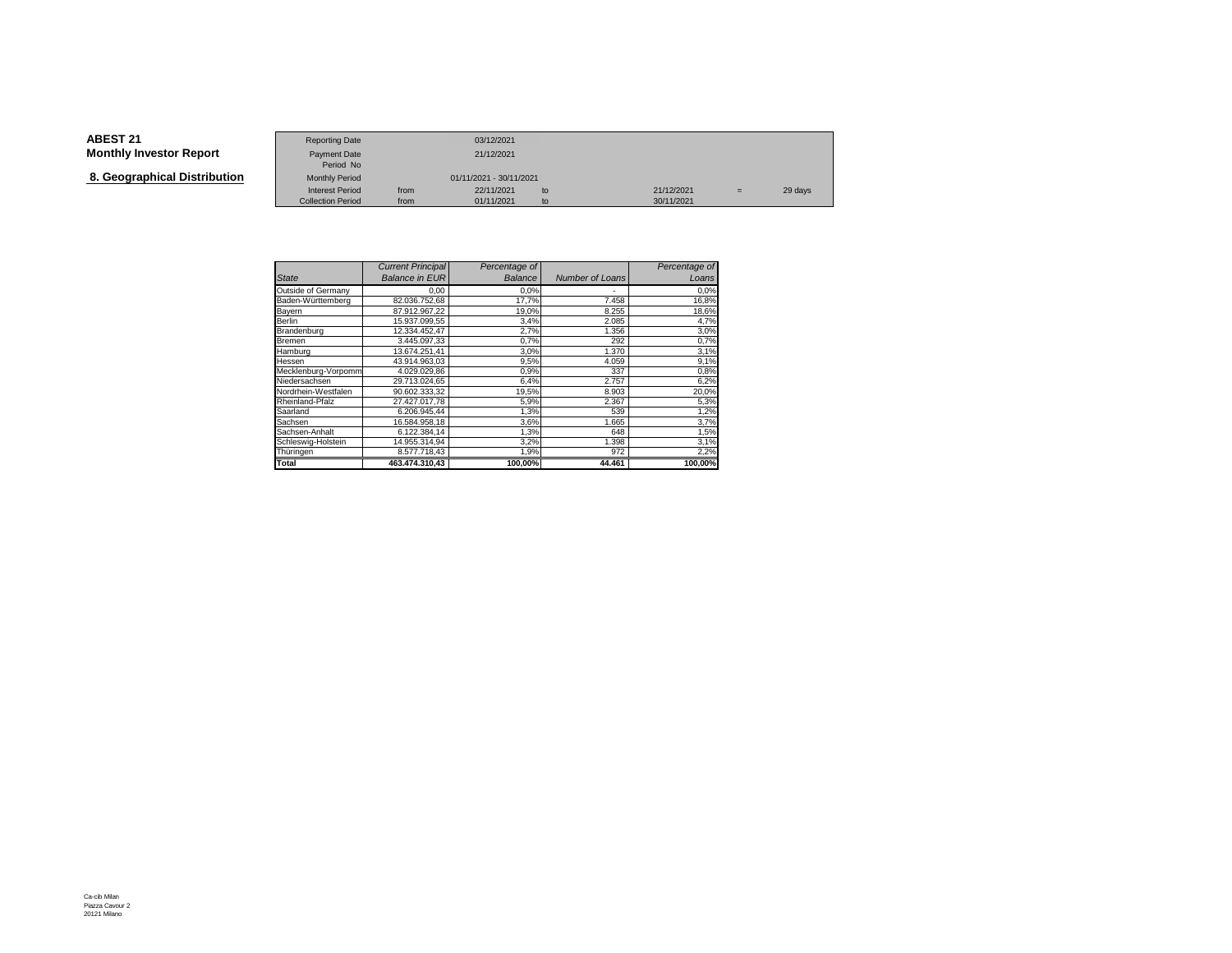| <b>ABEST 21</b>                       | <b>Reporting Date</b>                              |              | 03/12/2021               |          |                          |     |         |
|---------------------------------------|----------------------------------------------------|--------------|--------------------------|----------|--------------------------|-----|---------|
| <b>Monthly Investor Report</b>        | <b>Payment Date</b><br>Period No                   |              | 21/12/2021               |          |                          |     |         |
| 8.1 Geographical Distribution (Graph) | <b>Monthly Period</b>                              |              | 01/11/2021 - 30/11/2021  |          |                          |     |         |
|                                       | <b>Interest Period</b><br><b>Collection Period</b> | from<br>from | 22/11/2021<br>01/11/2021 | to<br>to | 21/12/2021<br>30/11/2021 | $=$ | 29 days |

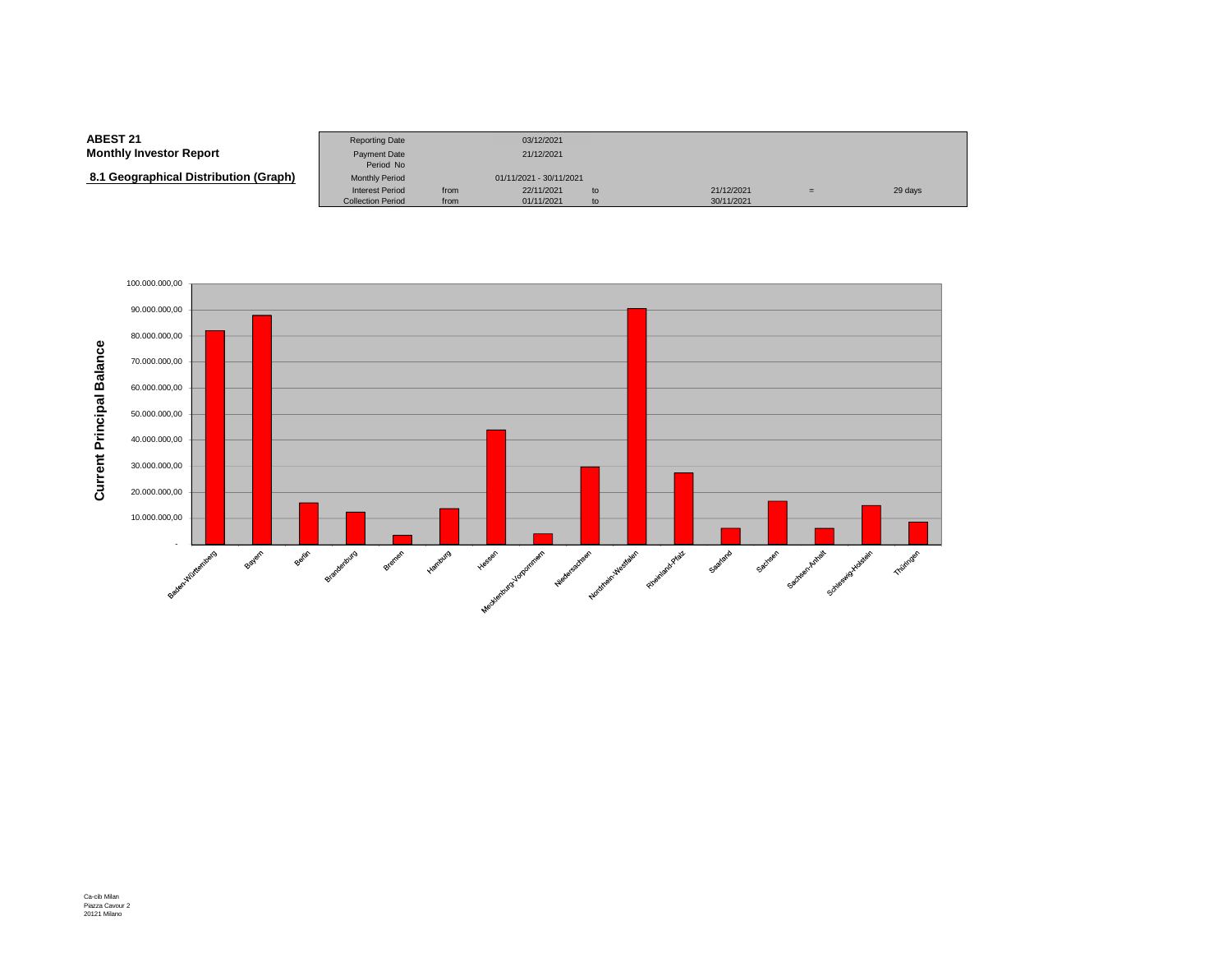| <b>ABEST 21</b>                | <b>Reporting Date</b>                              |              | 03/12/2021               |          |                          |     |         |
|--------------------------------|----------------------------------------------------|--------------|--------------------------|----------|--------------------------|-----|---------|
| <b>Monthly Investor Report</b> | Payment Date<br>Period No                          |              | 21/12/2021               |          |                          |     |         |
| 9. Object Type                 | <b>Monthly Period</b>                              |              | 01/11/2021 - 30/11/2021  |          |                          |     |         |
|                                | <b>Interest Period</b><br><b>Collection Period</b> | from<br>from | 22/11/2021<br>01/11/2021 | to<br>to | 21/12/2021<br>30/11/2021 | $=$ | 29 days |

| <b>Balloon Loan</b> |                          |               |                 |               |  |  |  |  |
|---------------------|--------------------------|---------------|-----------------|---------------|--|--|--|--|
|                     | <b>Current Principal</b> | Percentage of |                 | Percentage of |  |  |  |  |
| Object Type         | <b>Balance in EURI</b>   | Balance       | Number of Loans | Loans         |  |  |  |  |
| Car                 | 176.559.056.99           | 89.4%         | 9.883           | 89,57%        |  |  |  |  |
| LCV<br>Total        | 21.044.611.70            | 10.6%         | 1.151           | 10,43%        |  |  |  |  |
|                     | 197.603.668,69           | 100%          | 11.034          | 100%          |  |  |  |  |

|         |                 |               |             |                          | Leases         |                 |
|---------|-----------------|---------------|-------------|--------------------------|----------------|-----------------|
| ae of l |                 | Percentage of |             | <b>Current Principal</b> | Percentage of  |                 |
| ance    | Number of Loans | Loans!        | Object Type | <b>Balance in EURI</b>   | <b>Balance</b> | Number of Loans |
| 39,4%   | 9.883           | 89,57%        | Car         | 235.042.067.33           | 88.40%         | 29.242          |
| 0,6%    | .151            | 10,43%        | <b>LCV</b>  | 30.828.574.41            | 11.60%         | 4.185           |
| 100%    | 11.034          | 100%          | Total       | 265.870.641.74           | 100%           | 33.427          |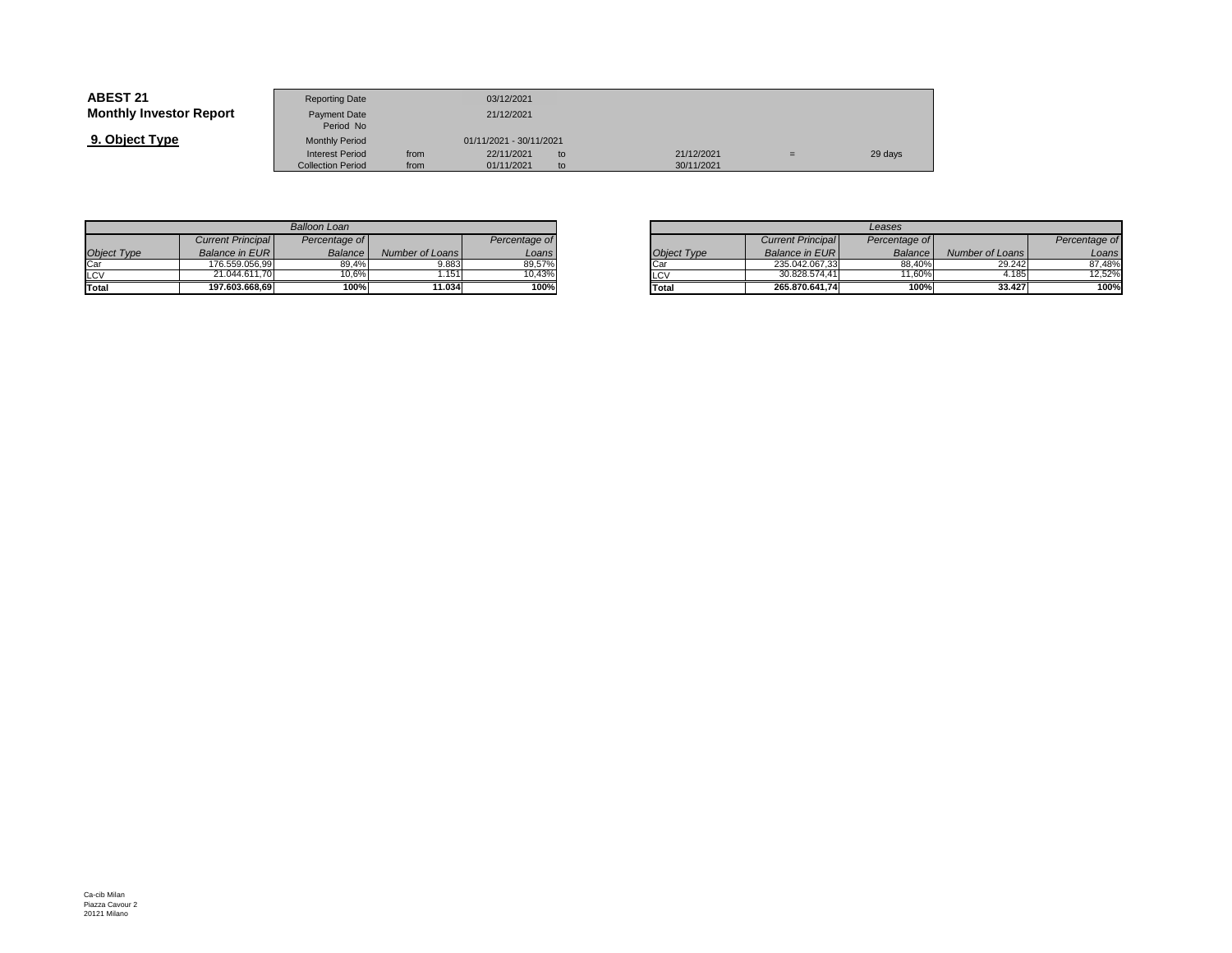п

 **10. Insurances**

|                 | <b>Reporting Date</b>            |      | 03/12/2021              |    |            |     |         |
|-----------------|----------------------------------|------|-------------------------|----|------------|-----|---------|
| Investor Report | <b>Payment Date</b><br>Period No |      | 21/12/2021              |    |            |     |         |
| <u>ances</u>    | <b>Monthly Period</b>            |      | 01/11/2021 - 30/11/2021 |    |            |     |         |
|                 | <b>Interest Period</b>           | from | 22/11/2021              | to | 21/12/2021 | $=$ | 29 days |
|                 | <b>Collection Period</b>         | from | 01/11/2021              | to | 30/11/2021 |     |         |
|                 |                                  |      |                         |    |            |     |         |

| <b>Contract Type</b> | CPI          | GAP          | <b>Current Principal</b><br><b>Balance in EURI</b> | Percentage of<br>Balance |
|----------------------|--------------|--------------|----------------------------------------------------|--------------------------|
| <b>Balloon Loans</b> | 1.466.898,33 | 2.251.437.90 | 197.603.668.69                                     | 1.9%                     |
| Leases               | 0.00         | 0.00         | 265.870.641.74                                     | $0.0\%$                  |
| Total                | 1.466.898.33 | 2.251.437,90 | 463.474.310.43                                     | 0,8%                     |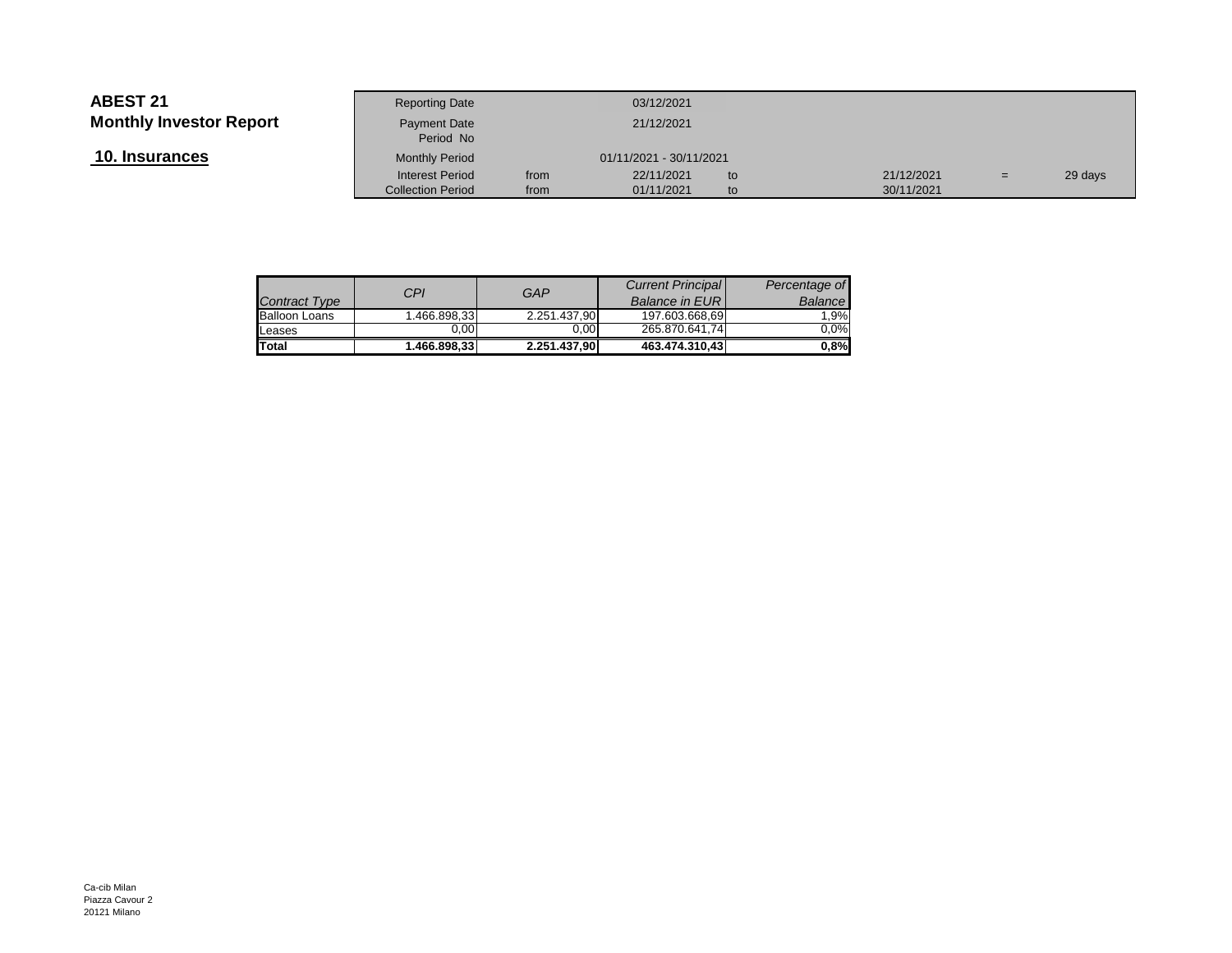## **11. Type of Contract**

|                 | <b>Reporting Date</b>     |      | 03/12/2021              |    |            |     |         |
|-----------------|---------------------------|------|-------------------------|----|------------|-----|---------|
| Investor Report | Payment Date<br>Period No |      | 21/12/2021              |    |            |     |         |
| of Contract     | <b>Monthly Period</b>     |      | 01/11/2021 - 30/11/2021 |    |            |     |         |
|                 | <b>Interest Period</b>    | from | 22/11/2021              | to | 21/12/2021 | $=$ | 29 days |
|                 | <b>Collection Period</b>  | from | 01/11/2021              | to | 30/11/2021 |     |         |

|                         |                 | Percentage of Loans in | Loan Principal in | % of Current |
|-------------------------|-----------------|------------------------|-------------------|--------------|
| Loan Type               | Number of Loans | %                      | <b>EUR</b>        | Outstanding  |
| Balloon Loans new cars  | 7.358           | 16.5%                  | 132.815.158       | 28.7%        |
| Balloon Loans used cars | 3.676           | 8.3%                   | 64.788.510        | 14.0%        |
| Leases new cars         | 33.427          | 75.2%                  | 265.870.642       | 57.4%        |
| Total                   | 44.461          | 100%                   | 463.474.310.43    | 100.0%       |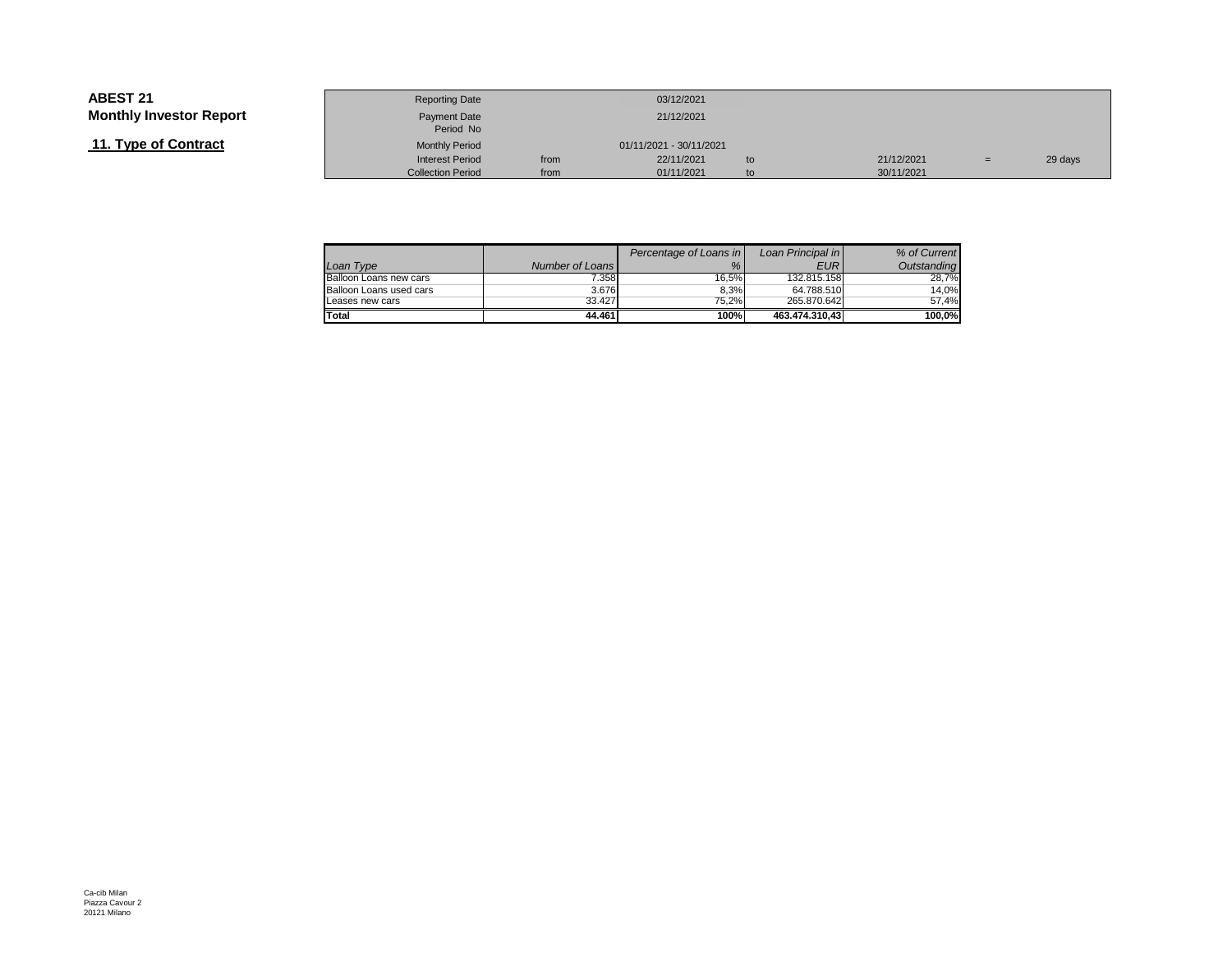| <b>ABEST 21</b>                | <b>Reporting Date</b>     |      | 03/12/2021              |    |            |     |         |
|--------------------------------|---------------------------|------|-------------------------|----|------------|-----|---------|
| <b>Monthly Investor Report</b> | Payment Date<br>Period No |      | 21/12/2021              |    |            |     |         |
| 12. Customer Yield             | <b>Monthly Period</b>     |      | 01/11/2021 - 30/11/2021 |    |            |     |         |
|                                | <b>Interest Period</b>    | from | 22/11/2021              | to | 21/12/2021 | $=$ | 29 days |
|                                | <b>Collection Period</b>  | from | 01/11/2021              | to | 30/11/2021 |     |         |

|                    |                          | <b>Balloon Loan</b> |                 |               | Leases      |                          |               |                 |               |
|--------------------|--------------------------|---------------------|-----------------|---------------|-------------|--------------------------|---------------|-----------------|---------------|
|                    | <b>Current Principal</b> | Percentage of       |                 | Percentage of |             | <b>Current Principal</b> | Percentage of |                 | Percentage of |
| <b>Yield Range</b> | <b>Balance in EURI</b>   | Balance             | Number of Loans | Loans         | Yield Range | <b>Balance in EURI</b>   | Balance       | Number of Loans | Loans         |
| 0 to 1%            | 25.120.862,01            | 12,71%              | 1.035           | 9,38%         | 0 to 3%     | 147.066.088,07           | 55,31%        | 15.449          | 46,22%        |
| 1,01 to 2%         | 19.756.375.87            | 10,00%              | 888             | 8,05%         | 3,01 to 4%  | 57.796.885.64            | 21.74%        | 9.009           | 26,95%        |
| 2,01 to 3%         | 56.543.599,75            | 28,61%              | 3.246           | 29,42%        | 4.01 to 5%  | 42.984.116.42            | 16,17%        | 6.306           | 18,86%        |
| 3,01 to 4%         | 76.089.645.62            | 38,51%              | 4.403           | 39,90%        | 5,01 to 6%  | 12.587.411,42            | 4,73%         | 1.850           | 5,53%         |
| 4,01 to 5%         | 17.235.398,39            | 8,72%               | 1.200           | 10,88%        | 6,01 to 7%  | 4.219.013,87             | 1,59%         | 618             | 1,85%         |
| 5,01 to 6%         | 2.691.811.79             | 1,36%               | 247             | 2,24%         | 7,01 to 8%  | 1.138.030,07             | 0,43%         | 184             | 0,55%         |
| 6,01 to 7%         | 163.832,59               | 0,08%               |                 | 0,13%         | 8,01 to 9%  | 79.096,25                | 0,03%         |                 | 0,03%         |
| 7,01 to 8%         | 2.142,67                 | 0,00%               |                 | 0,01%         | 9,01 to 10% | 0,00                     | 0,00%         |                 | 0,00%         |
| 8,01 to 9%         | 0,00                     | 0,00%               |                 | $0,00\%$      | >10%        | 0,00                     | 0,00%         |                 | 0,00%         |
| 9,01 to 10%        | 0.00                     | 0.00%               |                 | 0,00%         | Total       | 265.870.641,74           | 100%          | 33.427,00       | 100%          |
| >10%               | 0,00                     | 0,00%               |                 | 0,00%         |             |                          |               |                 |               |
| <b>Total</b>       | 197.603.668,69           | 100%                | 11.034,00       | 100%          | Capalonico  | $1 - 0$                  |               |                 |               |

|       |                       | <b>Balloon Loan</b> |                 |               |             |                          | Leases         |                 |               |
|-------|-----------------------|---------------------|-----------------|---------------|-------------|--------------------------|----------------|-----------------|---------------|
|       | Current Principal     | Percentage of       |                 | Percentage of |             | <b>Current Principal</b> | Percentage of  |                 | Percentage of |
| Range | <b>Balance in EUR</b> | Balance             | Number of Loans | Loans         | Yield Range | Balance in EUR           | <b>Balance</b> | Number of Loans | Loans         |
|       | 25.120.862,01         | 12,71%              | 1.035           | 9,38%         | 0 to 3%     | 147.066.088,07           | 55,31%         | 15.449          | 46,22%        |
| o 2%  | 19.756.375,87         | 10,00%              | 888             | 8,05%         | 3,01 to 4%  | 57.796.885,64            | 21,74%         | 9.009           | 26,95%        |
| o 3%  | 56.543.599,75         | 28,61%              | 3.246           | 29,42%        | 4,01 to 5%  | 42.984.116,42            | 16,17%         | 6.306           | 18,86%        |
| o 4%  | 76.089.645,62         | 38,51%              | 4.403           | 39,90%        | 5,01 to 6%  | 12.587.411,42            | 4,73%          | 1.850           | 5,53%         |
| o 5%  | 17.235.398,39         | 8,72%               | 1.200           | 10,88%        | 6,01 to 7%  | 4.219.013,87             | 1,59%          | 618             | 1,85%         |
| о 6%  | 2.691.811.79          | 1,36%               | 247             | 2,24%         | 7.01 to 8%  | .138.030,07              | 0,43%          | 184             | 0,55%         |
| o 7%  | 163.832,59            | 0,08%               |                 | 0,13%         | 8.01 to 9%  | 79.096,25                | 0,03%          |                 | 0,03%         |
| o 8%  | 2.142,67              | 0,00%               |                 | 0,01%         | 9,01 to 10% | 0,00                     | 0,00%          |                 | 0,00%         |
| о 9%  | 0,00                  | $0,00\%$            |                 | 0,00%         | >10%        | 0,00                     | 0,00%          |                 | $0,00\%$      |
| o 10% | 0,00                  | 0,00%               |                 | $0,00\%$      | Total       | 265.870.641,74           | 100%           | 33.427,00       | 100%          |
|       |                       |                     |                 |               |             |                          |                |                 |               |

| <b>Statistics</b>  | in % |  |  |
|--------------------|------|--|--|
| <b>WA Interest</b> |      |  |  |

**Statistics in %**2,99 WA Interest

\* runs from .00 to .99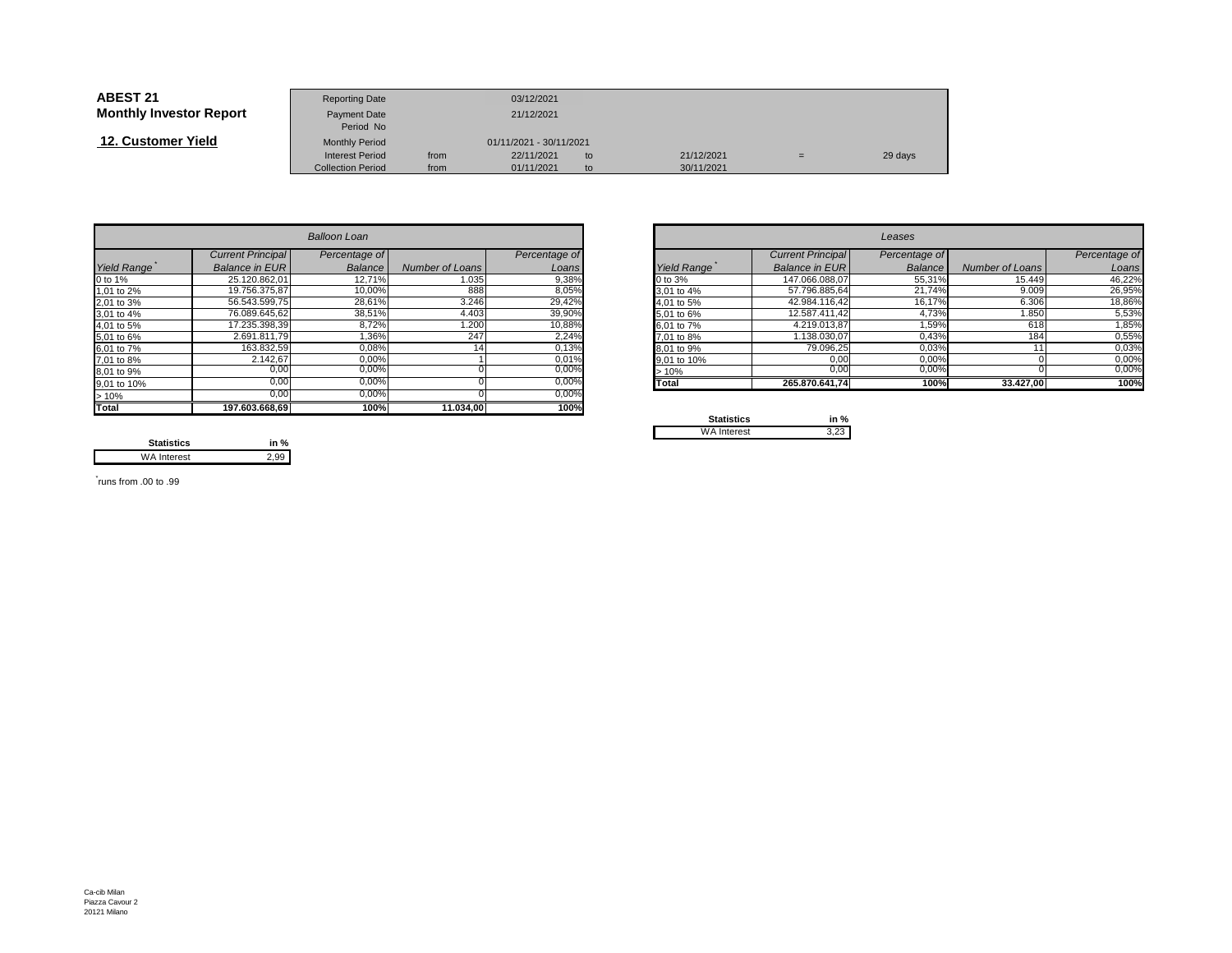| <b>ABEST 21</b>                | <b>Reporting Date</b>     |      | 03/12/2021              |    |            |     |         |
|--------------------------------|---------------------------|------|-------------------------|----|------------|-----|---------|
| <b>Monthly Investor Report</b> | Payment Date<br>Period No |      | 21/12/2021              |    |            |     |         |
| 12.1 Customer Yield (Graph)    | <b>Monthly Period</b>     |      | 01/11/2021 - 30/11/2021 |    |            |     |         |
|                                | <b>Interest Period</b>    | from | 22/11/2021              | to | 21/12/2021 | $=$ | 29 days |
|                                | <b>Collection Period</b>  | from | 01/11/2021              | to | 30/11/2021 |     |         |



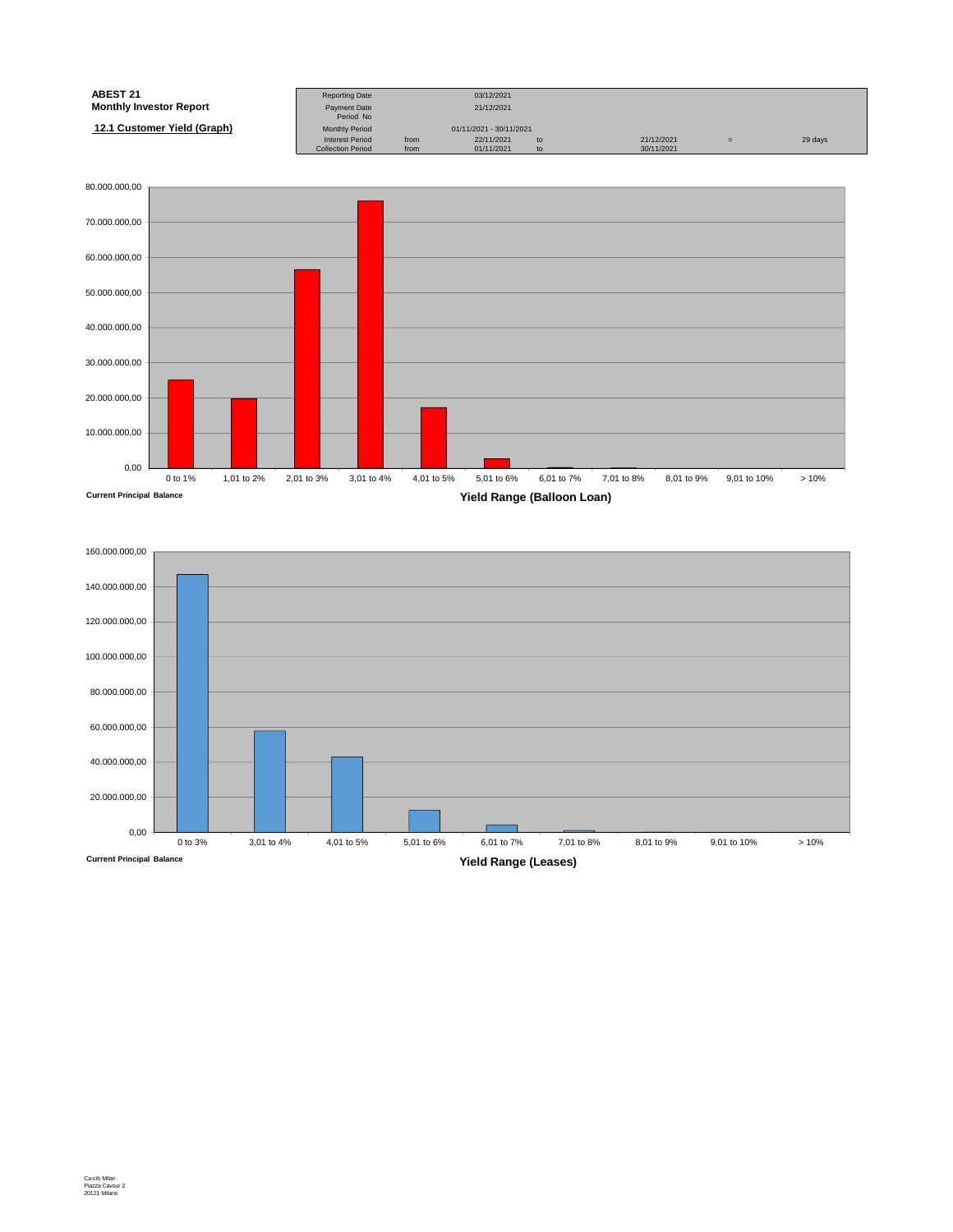| <b>ABEST 21</b>                | <b>Reporting Date</b>            |      | 03/12/2021              |    |            |     |         |
|--------------------------------|----------------------------------|------|-------------------------|----|------------|-----|---------|
| <b>Monthly Investor Report</b> | <b>Payment Date</b><br>Period No |      | 21/12/2021              |    |            |     |         |
| 13. Seasoning                  | <b>Monthly Period</b>            |      | 01/11/2021 - 30/11/2021 |    |            |     |         |
|                                | <b>Interest Period</b>           | from | 22/11/2021              | to | 21/12/2021 | $=$ | 29 days |
|                                | <b>Collection Period</b>         | from | 01/11/2021              | to | 30/11/2021 |     |         |

| Balloon Loan    |                          |                |                 |               |  |  |  |  |  |  |  |
|-----------------|--------------------------|----------------|-----------------|---------------|--|--|--|--|--|--|--|
| Seasoning in    | <b>Current Principal</b> | Percentage of  |                 | Percentage of |  |  |  |  |  |  |  |
| <b>Months</b>   | <b>Balance in EUR</b>    | <b>Balance</b> | Number of Loans | Loans         |  |  |  |  |  |  |  |
| 0 to 6 months   | 43.158.541.83            | 21,84%         | 1.773           | 16,07%        |  |  |  |  |  |  |  |
| 7 to 12 months  | 78.057.665.11            | 39,50%         | 3.466           | 31,41%        |  |  |  |  |  |  |  |
| 13 to 18 months | 26.776.374.60            | 13,55%         | 1.373           | 12,44%        |  |  |  |  |  |  |  |
| 19 to 24 months | 6.476.062.13             | 3,28%          | 316             | 2,86%         |  |  |  |  |  |  |  |
| 25 to 30 months | 1.173.100.04             | 0,59%          | 64              | 0,58%         |  |  |  |  |  |  |  |
| 31 to 36 months | 709.882,49               | 0,36%          | 44              | 0,40%         |  |  |  |  |  |  |  |
| 37 to 42 months | 148.917.13               | 0,08%          | 11              | 0,10%         |  |  |  |  |  |  |  |
| 43 to 48 months | 3.420.273,63             | 1,73%          | 225             | 2,04%         |  |  |  |  |  |  |  |
| 49 to 54 months | 16.176.757,91            | 8,19%          | 1.439           | 13,04%        |  |  |  |  |  |  |  |
| 55 to 60 months | 11.271.572.94            | 5.70%          | 1.059           | 9,60%         |  |  |  |  |  |  |  |
| 61 to 66 months | 5.180.113,79             | 2,62%          | 544             | 4,93%         |  |  |  |  |  |  |  |
| 67 to 72 months | 2.754.246.66             | 1.39%          | 356             | 3,23%         |  |  |  |  |  |  |  |
| 73 to 78 months | 1.549.817.09             | 0.78%          | 218             | 1,98%         |  |  |  |  |  |  |  |
| >78 months      | 750.343.34               | 0,38%          | 146             | 1,32%         |  |  |  |  |  |  |  |
| Total           | 197.603.668.69           | 100,00%        | 11.034          | 100,00%       |  |  |  |  |  |  |  |

| n            |                 |               |                 |                          | Leases        |                 |               |
|--------------|-----------------|---------------|-----------------|--------------------------|---------------|-----------------|---------------|
| ge of        |                 | Percentage of | Seasoning in    | <b>Current Principal</b> | Percentage of |                 | Percentage of |
| ance         | Number of Loans | Loans         | <b>Months</b>   | <b>Balance in EUR</b>    | Balance       | Number of Loans | Loans         |
| ,84%         | 1.773           | 16,07%        | 0 to 6 months   | 42.999.708,53            | 16.17%        | 3.701           | 11,07%        |
| <b>1,50%</b> | 3.466           | 31,41%        | 7 to 12 months  | 60.539.018,54            | 22,77%        | 5.298           | 15,85%        |
| 3,55%        | .373            | 12,44%        | 13 to 18 months | 52.871.401,83            | 19,89%        | 5.336           | 15,96%        |
| 3,28%        | 316             | 2,86%         | 19 to 24 months | 43.814.784,97            | 16,48%        | 5.659           | 16,93%        |
| 0,59%        | 64              | 0,58%         | 25 to 30 months | 37.844.500,23            | 14,23%        | 6.305           | 18,86%        |
| 0,36%        | 44              | 0,40%         | 31 to 36 months | 17.086.120.67            | 6.43%         | 3.924           | 11,74%        |
| 0,08%        |                 | 0.10%         | 37 to 42 months | 7.645.307.57             | 2,88%         | 1.753           | 5.24%         |
| ,73%         | 225             | 2,04%         | 43 to 60 months | 3.069.799,40             | l,15%         | 1.451           | 4,34%         |
| 3,19%        | .439            | 13,04%        | Total           | 265.870.641.74           | 100,00%       | 33.427          | 100,00%       |
| $- - -$      | $\cdot$ $ -$    | -----         |                 |                          |               |                 |               |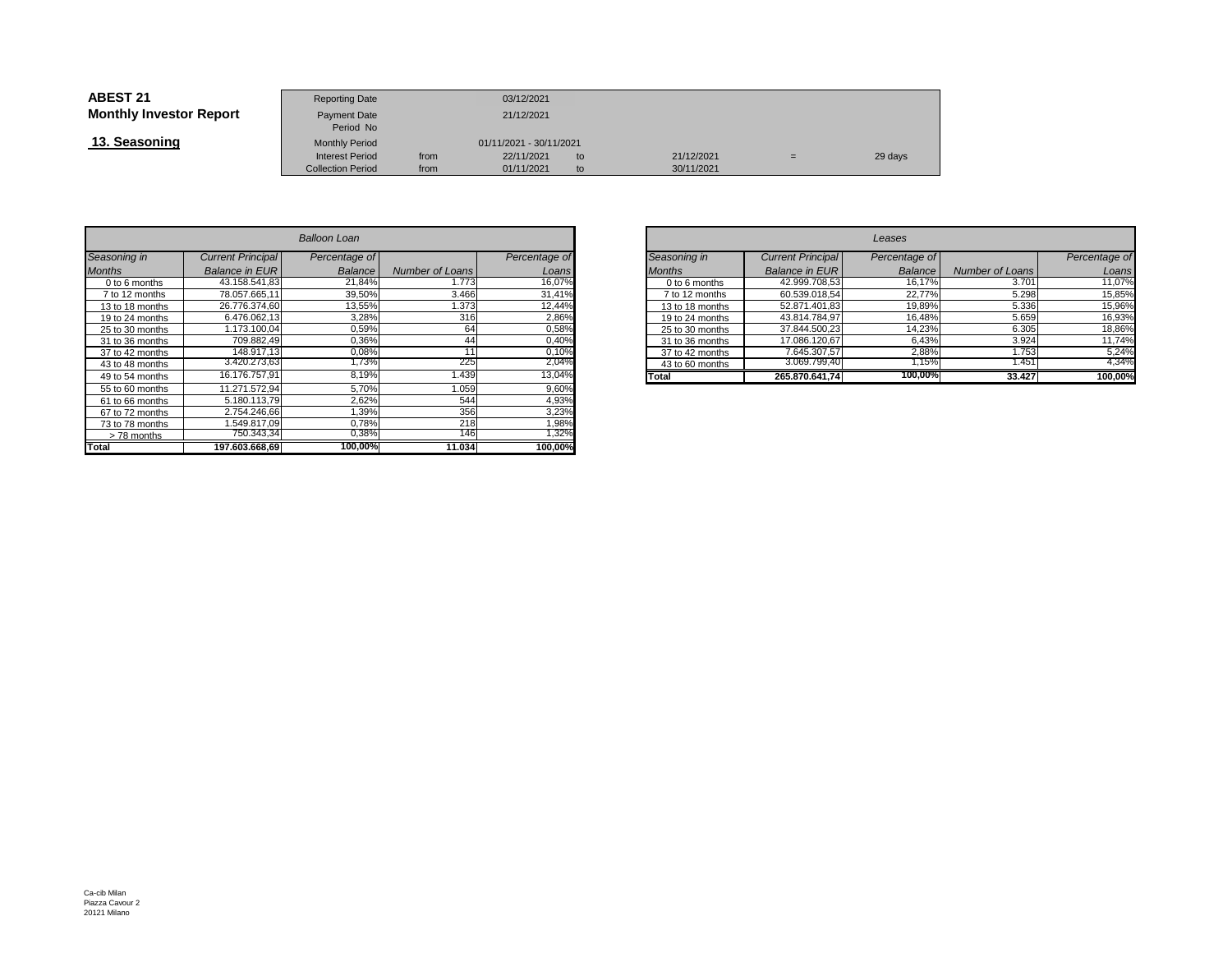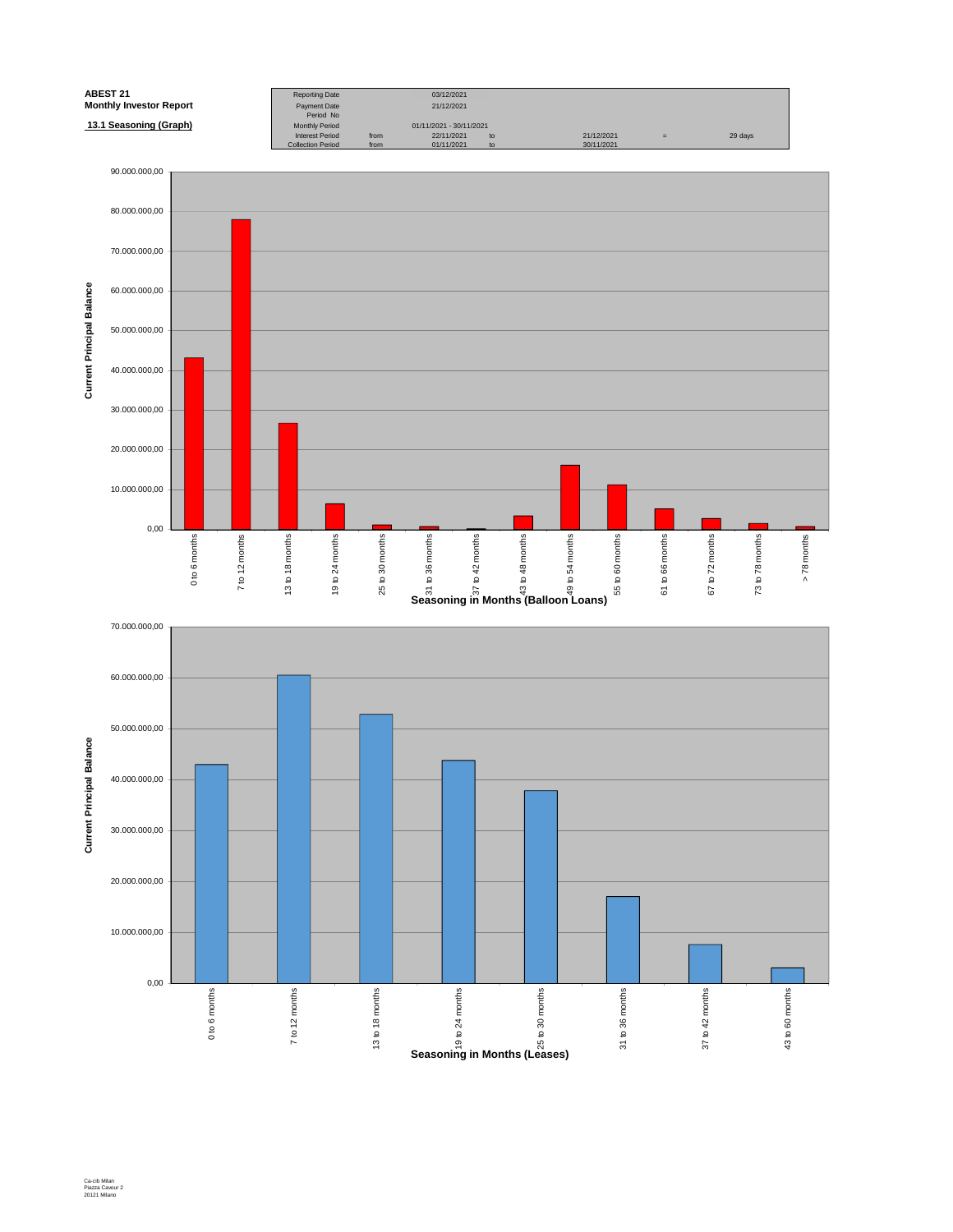| <b>ABEST 21</b>                | <b>Reporting Date</b>              |                         | 03/12/2021 |    |            |          |         |
|--------------------------------|------------------------------------|-------------------------|------------|----|------------|----------|---------|
| <b>Monthly Investor Report</b> | <b>Payment Date</b>                | 21/12/2021              |            |    |            |          |         |
| 14. Remaining Term             | Period No<br><b>Monthly Period</b> | 01/11/2021 - 30/11/2021 |            |    |            |          |         |
|                                | <b>Interest Period</b>             | from                    | 22/11/2021 | to | 21/12/2021 | $\equiv$ | 29 days |
|                                | <b>Collection Period</b>           | from                    | 01/11/2021 | to | 30/11/2021 |          |         |

|                   | Balloon Loan             |               |                        |               |  |  |  |  |  |
|-------------------|--------------------------|---------------|------------------------|---------------|--|--|--|--|--|
| Remaining Term in | <b>Current Principal</b> | Percentage of |                        | Percentage of |  |  |  |  |  |
| <b>Months</b>     | <b>Balance in EUR</b>    | Balance       | <b>Number of Loans</b> | Loans         |  |  |  |  |  |
| 0 to 6 months     | 8.355.990.21             | 4,23%         | 1.773                  | 16,07%        |  |  |  |  |  |
| 7 to 12 months    | 10.862.787.37            | 5,50%         | 3.466                  | 31,41%        |  |  |  |  |  |
| 13 to 18 months   | 7.513.686.57             | 3,80%         | 1.373                  | 12,44%        |  |  |  |  |  |
| 19 to 24 months   | 12.174.711.88            | 6,16%         | 316                    | 2,86%         |  |  |  |  |  |
| 25 to 30 months   | 15.887.391.05            | 8,04%         | 64                     | 0,58%         |  |  |  |  |  |
| 31 to 36 months   | 25.735.564.93            | 13,02%        | 44                     | 0,40%         |  |  |  |  |  |
| 37 to 42 months   | 34.863.795,43            | 17,64%        | 11                     | 0,10%         |  |  |  |  |  |
| 43 to 48 months   | 21.471.730.85            | 10,87%        | 225                    | 2,04%         |  |  |  |  |  |
| 49 to 54 months   | 19.487.585.41            | 9,86%         | 1.439                  | 13,04%        |  |  |  |  |  |
| 55 to 60 months   | 11.721.801,23            | 5,93%         | 1.059                  | 9,60%         |  |  |  |  |  |
| 61 to 66 months   | 14.036.312.72            | 7,10%         | 544                    | 4,93%         |  |  |  |  |  |
| 67 to 72 months   | 8.578.067,61             | 4,34%         | 356                    | 3,23%         |  |  |  |  |  |
| 73 to 78 months   | 4.409.190.89             | 2,23%         | 218                    | 1,98%         |  |  |  |  |  |
| >78 months        | 2.505.052,54             | 1,27%         | 146                    | 1,32%         |  |  |  |  |  |
| <b>Total</b>      | 197.603.668,69           | 100,00%       | 11.034                 | 100,00%       |  |  |  |  |  |

| $\overline{r}$ |                 |               |                   |                          | Leases        |                 |               |
|----------------|-----------------|---------------|-------------------|--------------------------|---------------|-----------------|---------------|
| ge of          |                 | Percentage of | Remaining Term in | <b>Current Principal</b> | Percentage of |                 | Percentage of |
| ance           | Number of Loans | Loansl        | <b>Months</b>     | <b>Balance in EUR</b>    | Balance       | Number of Loans | Loans         |
| 1,23%          | 1.773           | 16,07%        | 0 to 6 months     | 7.662.145.91             | 2,88%         | 4.017           | 12,02%        |
| 5,50%          | 3.466           | 31,41%        | 7 to 12 months    | 21.508.821.26            | 8,09%         | 5.211           | 15,59%        |
| 3,80%          | .373            | 12,44%        | 13 to 18 months   | 33.805.414,31            | 12,71%        | 5.267           | 15,76%        |
| 3,16%          | 316             | 2,86%         | 19 to 24 months   | 46.539.250.69            | 17,50%        | 5.529           | 16,54%        |
| 3,04%          | 64              | 0,58%         | 25 to 30 months   | 47.939.469.22            | 18,03%        | 4.534           | 13,56%        |
| $3,02\%$       | 44              | 0,40%         | 31 to 36 months   | 43.641.144.35            | 16.41%        | 3.935           | 11,77%        |
| ,64%           | 11              | 0,10%         | 37 to 42 months   | 34.341.172.53            | 12,92%        | 2.805           | 8,39%         |
| 0,87%          | 225             | 2.04%         | 43 to 48 months   | 21.481.177.73            | 8,08%         | 1.621           | 4.85%         |
| ,86%           | .439            | 13,04%        | 49 to 54 months   | 5.904.495.13             | 2,22%         | 338             | 1,01%         |
| 5,93%          | 1.059           | 9,60%         | 55 to 60 months   | 3.047.550.61             | ,15%          | 170             | 0,51%         |
| ,10%           | 544             | 4,93%         | Total             | 265.870.641.74           | 100,00%       | 33.427          | 100,00%       |
| 0.401          | 250             | 0.0001        |                   |                          |               |                 |               |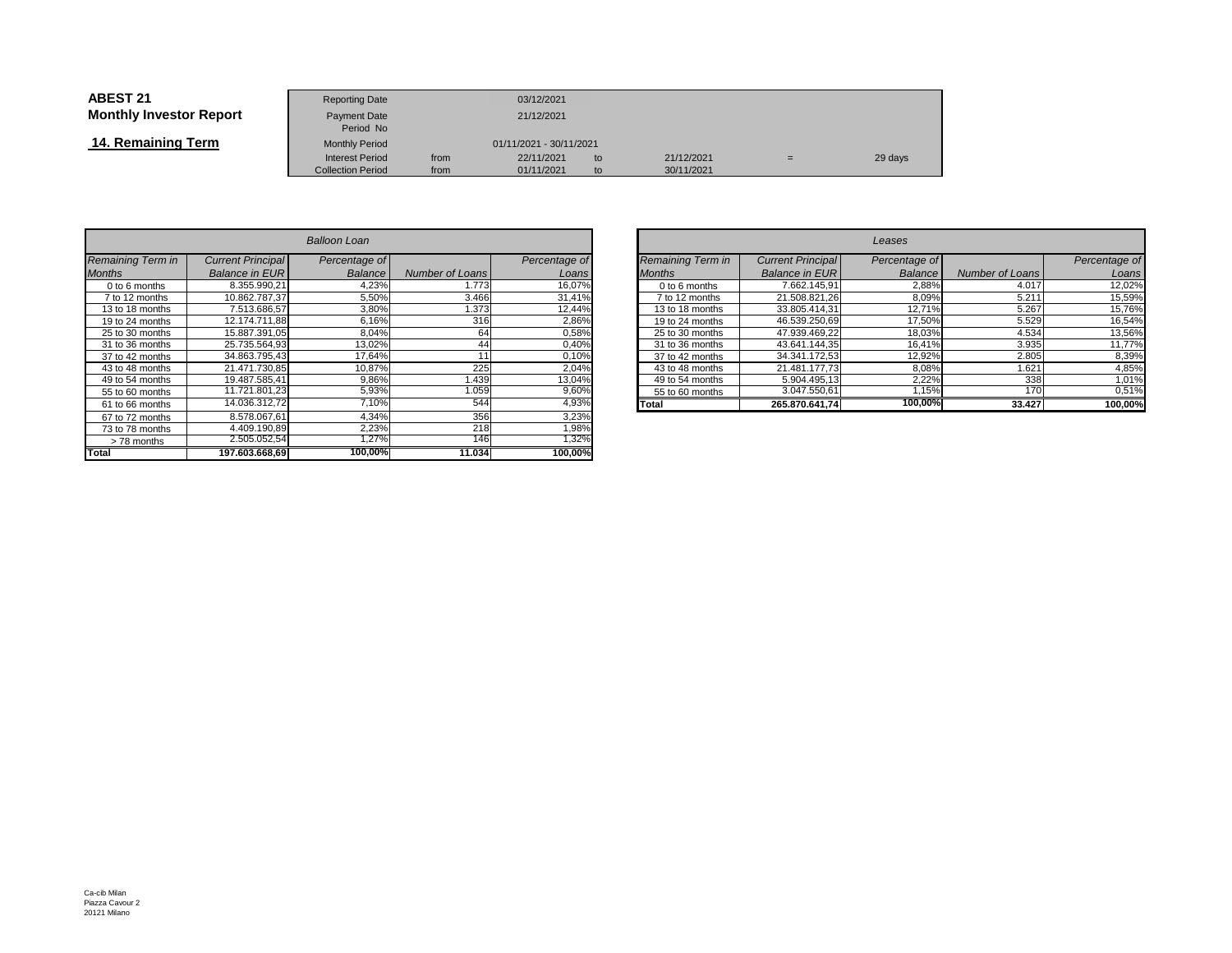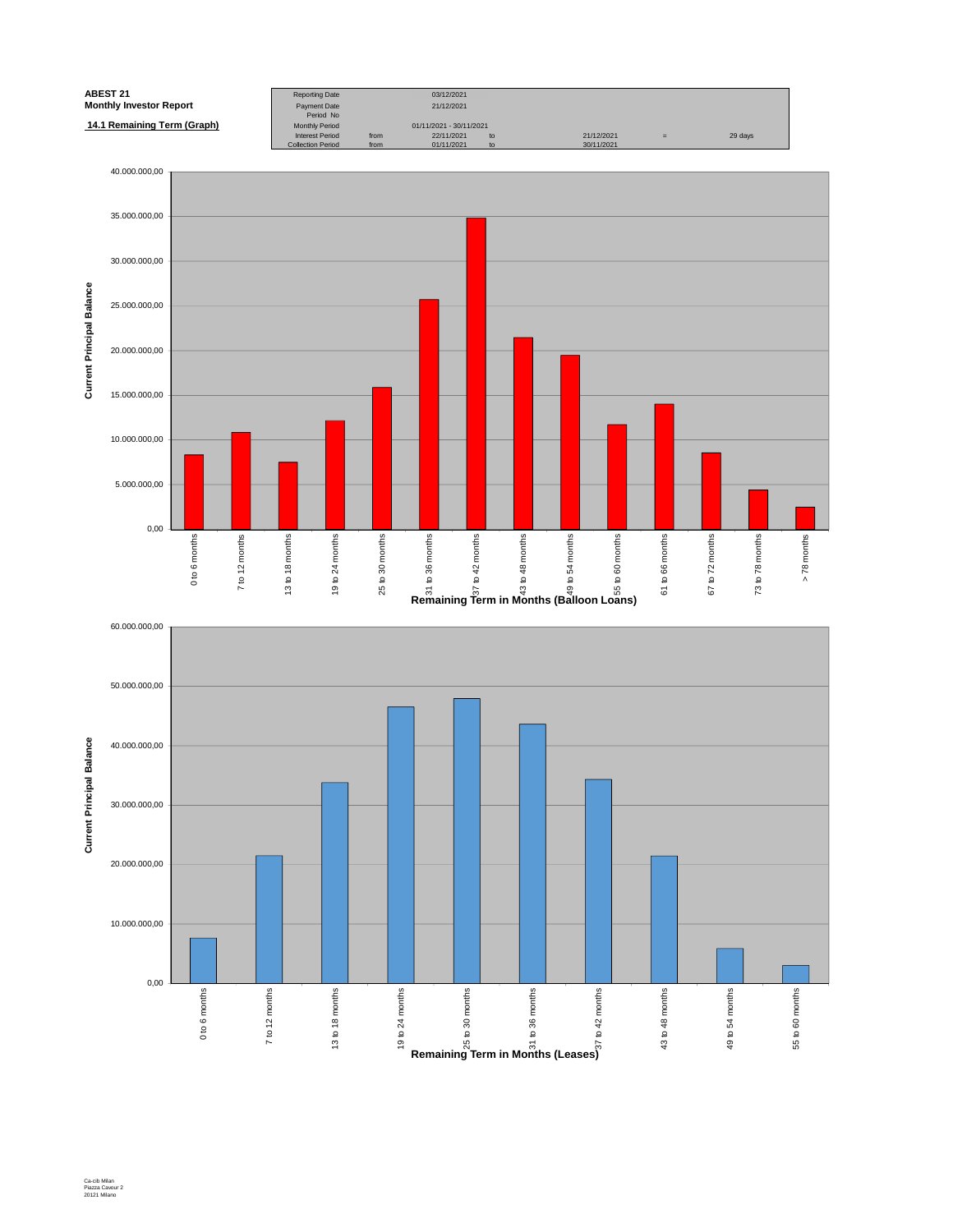| <b>ABEST 21</b>                | <b>Reporting Date</b>     |                         | 03/12/2021 |    |            |     |         |
|--------------------------------|---------------------------|-------------------------|------------|----|------------|-----|---------|
| <b>Monthly Investor Report</b> | Payment Date<br>Period No |                         | 21/12/2021 |    |            |     |         |
| 15. Original Term              | <b>Monthly Period</b>     | 01/11/2021 - 30/11/2021 |            |    |            |     |         |
|                                | <b>Interest Period</b>    | from                    | 22/11/2021 | to | 21/12/2021 | $=$ | 29 days |
|                                | <b>Collection Period</b>  | from                    | 01/11/2021 | to | 30/11/2021 |     |         |

|                   |                          | Balloon Loan  |                        |               |                         |
|-------------------|--------------------------|---------------|------------------------|---------------|-------------------------|
| Remaining Term in | <b>Current Principal</b> | Percentage of |                        | Percentage of | Remaining Term in       |
| <b>Months</b>     | <b>Balance in EUR</b>    | Balance       | <b>Number of Loans</b> | Loans         | <b>Months</b>           |
| $0$ to 6 months   | 27.519.52                | 0.01%         |                        | 0,02%         | $0$ to 6 months         |
| 7 to 12 months    | 307.219.40               | 0,16%         | 29                     | 0,26%         | 7 to 12 months          |
| 13 to 18 months   | 445.862,06               | 0,23%         | 25                     | 0,23%         | 13 to 18 months         |
| 19 to 24 months   | 2.613.277.32             | 1.32%         | 164                    | 1,49%         | 19 to 24 months         |
| 25 to 30 months   | 402.079.58               | 0,20%         | 25                     | 0,23%         | 25 to 30 months         |
| 31 to 36 months   | 17.410.583.96            | 8.81%         | 801                    | 7,26%         | 31 to 36 months         |
| 37 to 42 months   | 578.716.50               | 0.29%         | 29                     | 0,26%         | 37 to 42 months         |
| 43 to 48 months   | 65.000.938.23            | 32.89%        | 3.119                  | 28,27%        | 43 to 48 months         |
| 49 to 54 months   | 965.114,73               | 0.49%         | 40                     | 0,36%         | 49 to 54 months         |
| 55 to 60 months   | 46.560.178.02            | 23.56%        | 2.598                  | 23,55%        | 55 to 60 months         |
| 61 to 66 months   | 1.332.679,47             | 0.67%         | 91                     | 0,82%         | Total                   |
| 67 to 72 months   | 19.102.076.90            | 9.67%         | 1.117                  | 10,12%        |                         |
| 73 to 78 months   | 1.644.829.93             | 0.83%         | 101                    | 0,92%         |                         |
| > 78 months       | 41.212.593.07            | 20,86%        | 2.893                  | 26,22%        | <b>Statistics</b>       |
| <b>Total</b>      | 197.603.668,69           | 100.00%       | 11.034                 | 100,00%       | <b>WA Original Term</b> |

| n        |                        |               |                   |                          | Leases        |                 |               |
|----------|------------------------|---------------|-------------------|--------------------------|---------------|-----------------|---------------|
| ge of    |                        | Percentage of | Remaining Term in | <b>Current Principal</b> | Percentage of |                 | Percentage of |
| ance     | <b>Number of Loans</b> | Loans         | <b>Months</b>     | <b>Balance in EUR</b>    | Balance       | Number of Loans | Loans         |
| $0,01\%$ |                        | 0,02%         | 0 to 6 months     | 0,00                     | 0,00%         |                 | 0,00%         |
| ,16%     | 29                     | 0,26%         | 7 to 12 months    | 0,00                     | 0,00%         |                 | 0,00%         |
| 0,23%    | 25                     | 0,23%         | 13 to 18 months   | 365.132,72               | 0.14%         | 430             | 1,29%         |
| ,32%     | 164                    | 1.49%         | 19 to 24 months   | 1.617.182.55             | 0,61%         | 596             | 1,78%         |
| ,20%     | 25                     | 0,23%         | 25 to 30 months   | 348.562,27               | 0,13%         | 58              | 0,17%         |
| $8,81\%$ | 801                    | 7,26%         | 31 to 36 months   | 95.548.290,33            | 35,94%        | 13.542          | 40,51%        |
| 0.29%    | 29                     | 0,26%         | 37 to 42 months   | 2.759.794.98             | 1.04%         | 239             | 0,71%         |
| $2,89\%$ | 3.119                  | 28,27%        | 43 to 48 months   | 135.308.136.27           | 50,89%        | 16.124          | 48,24%        |
| ),49%    | 40                     | 0,36%         | 49 to 54 months   | 1.426.902,16             | 0,54%         | 139             | 0,42%         |
| ,56%     | 2.598                  | 23,55%        | 55 to 60 months   | 28.496.640,46            | 10,72%        | 2.299           | 6,88%         |
| 0.67%    | 91                     | 0,82%         | Total             | 265.870.641.74           | 100,00%       | 33.427          | 100,00%       |
| $\sim$   |                        | 10, 100       |                   |                          |               |                 |               |

| $\mathbf{O}/$           | <b>Statistics</b>       |  |
|-------------------------|-------------------------|--|
| $\overline{\mathbf{0}}$ | <b>WA Original Term</b> |  |
|                         |                         |  |

| <b>Statistics</b>       |       |
|-------------------------|-------|
| <b>WA Original Term</b> | 59.47 |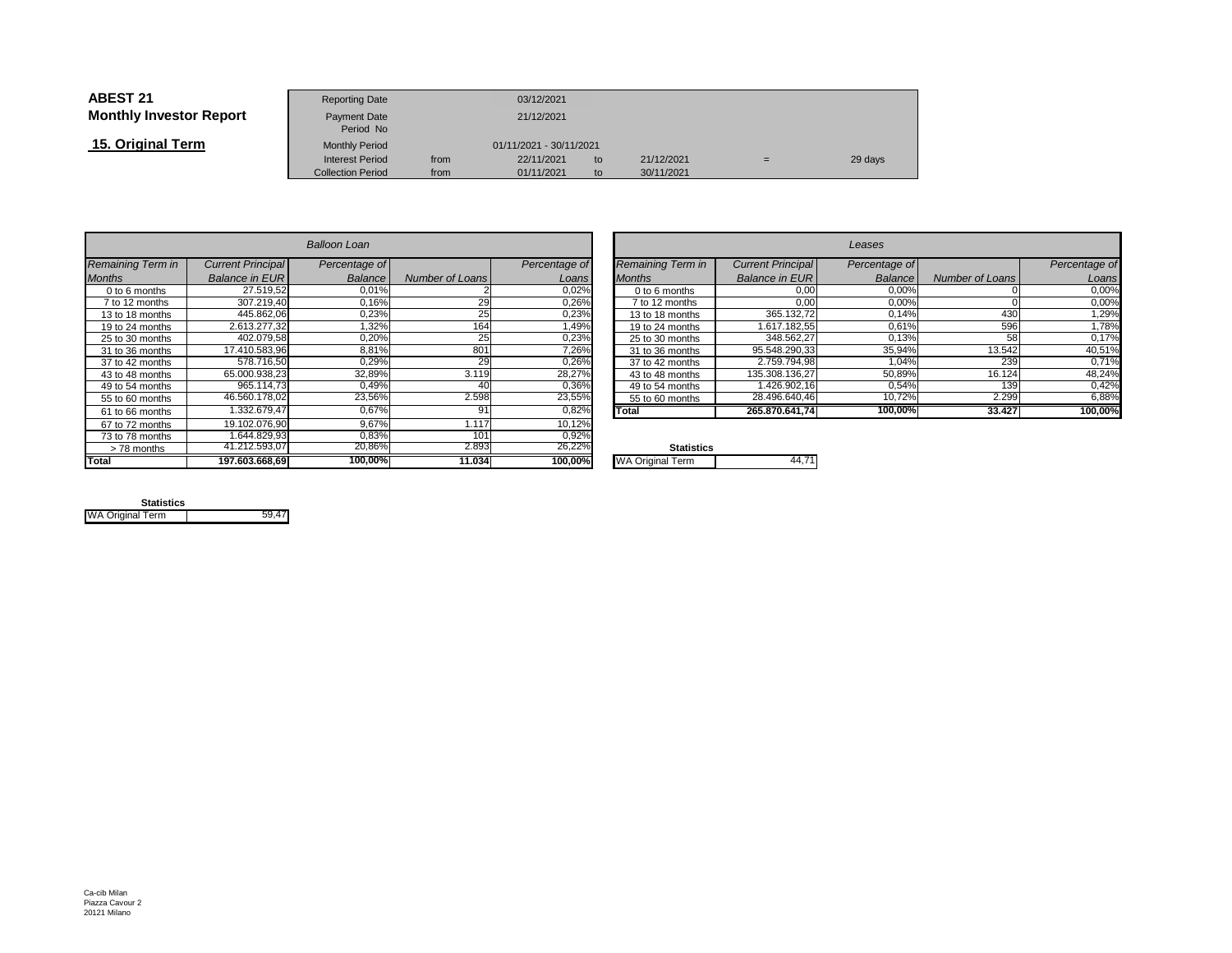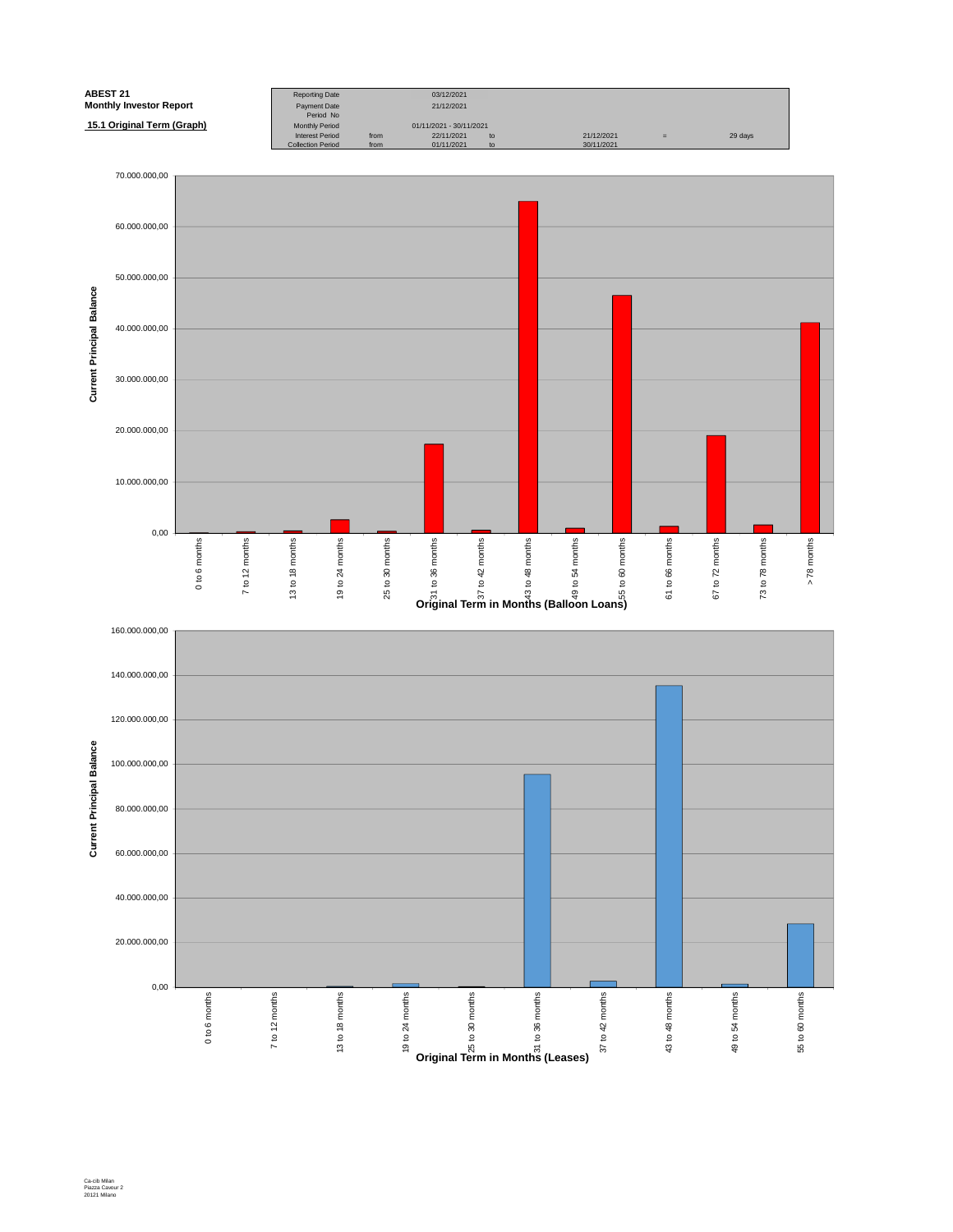**16. Manufacturer**

|                        | <b>Reporting Date</b>    |      | 03/12/2021              |    |            |     |         |
|------------------------|--------------------------|------|-------------------------|----|------------|-----|---------|
| <b>Investor Report</b> | Payment Date             |      | 21/12/2021              |    |            |     |         |
|                        | Period No                |      |                         |    |            |     |         |
| ıfacturer              | <b>Monthly Period</b>    |      | 01/11/2021 - 30/11/2021 |    |            |     |         |
|                        | <b>Interest Period</b>   | from | 22/11/2021              | to | 21/12/2021 | $=$ | 29 days |
|                        | <b>Collection Period</b> | from | 01/11/2021              | to | 30/11/2021 |     |         |

|                     | <b>Current Principal</b> | Percentage of  |                 | Percentage of |
|---------------------|--------------------------|----------------|-----------------|---------------|
| <b>Manufacturer</b> | <b>Balance in EUR</b>    | <b>Balance</b> | Number of Loans | Loans         |
| Alfa Romeo          | 22.263.742,05            | 4,80%          | 1.816           | 4,08%         |
| Chrysler            | 0.00                     | 0,00%          |                 | 0,00%         |
| Dodge               | 56.455.11                | 0.01%          |                 | 0,00%         |
| Fiat                | 132.169.342,58           | 28,52%         | 17.892          | 40,24%        |
| Jaquar              | 62.023.780.75            | 13,38%         | 6.219           | 13,99%        |
| Jeep                | 61.440.871.71            | 13,26%         | 4.787           | 10,77%        |
| Lancia              | 68.485.64                | 0.01%          | 11              | 0,02%         |
| LandRover           | 162.396.529.94           | 35,04%         | 12.350          | 27,78%        |
| Maserati            | 6.299.174.86             | 1,36%          | 250             | 0,56%         |
| Others              | 16.755.927.79            | 3,62%          | 1.134           | 2,55%         |
|                     | 463.474.310.43           | 100.00%        | 44.461.00       | 100.00%       |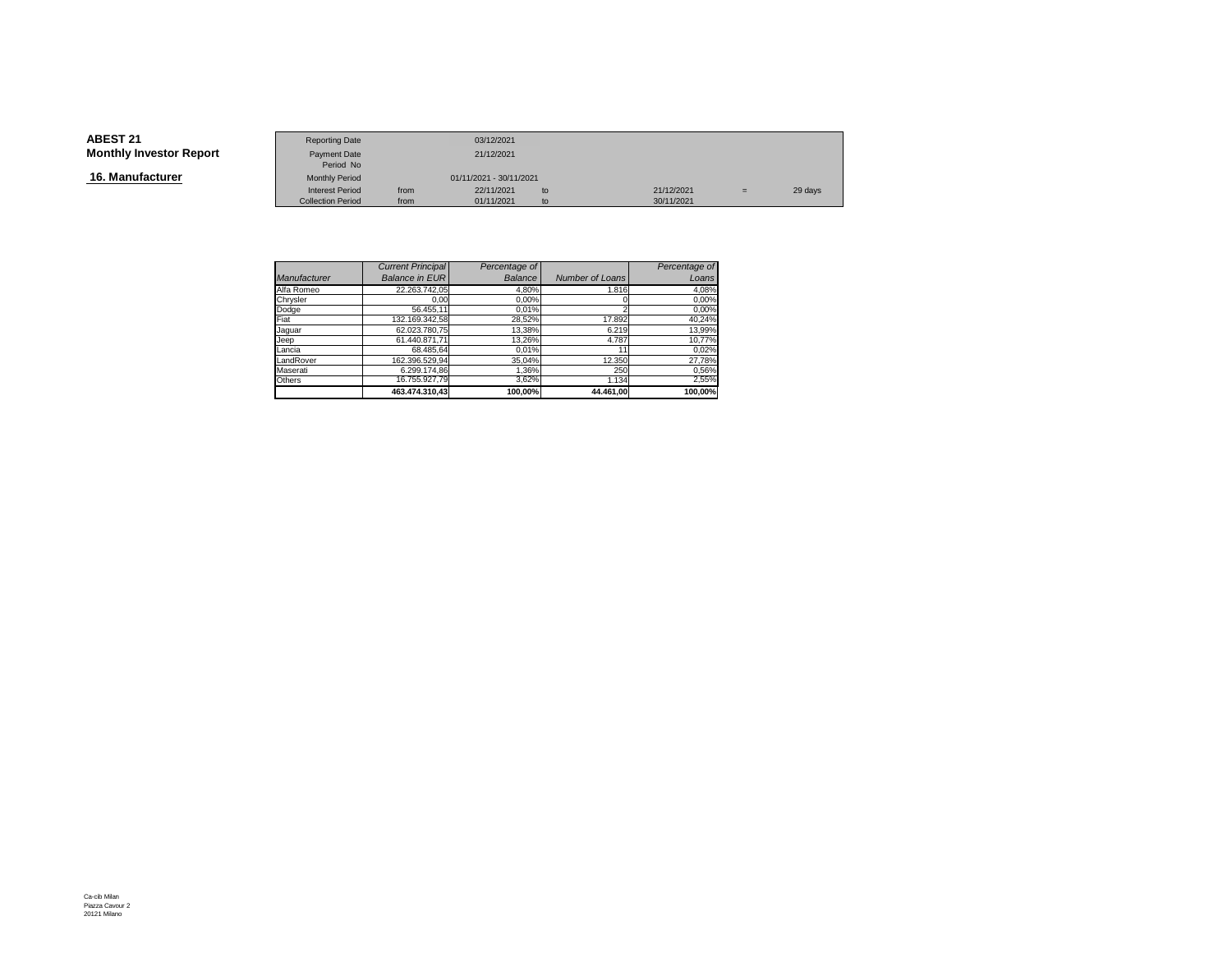| <b>ABEST 21</b>                                                                                                                                                                                                                  |     | <b>Reporting Date</b>            |      | 03/12/2021              |               |                |
|----------------------------------------------------------------------------------------------------------------------------------------------------------------------------------------------------------------------------------|-----|----------------------------------|------|-------------------------|---------------|----------------|
| <b>Monthly Investor Report</b>                                                                                                                                                                                                   |     | <b>Payment Date</b><br>Period No |      | 21/12/2021              |               |                |
| 17. Priority of Payments                                                                                                                                                                                                         |     | <b>Monthly Period</b>            |      | 01/11/2021 - 30/11/2021 |               |                |
|                                                                                                                                                                                                                                  |     | <b>Interest Period</b>           | from | 22/11/2021              | to 21/12/2021 | 29 days<br>$=$ |
|                                                                                                                                                                                                                                  |     | <b>Collection Period</b>         | from | 01/11/2021              | to 30/11/2021 |                |
| Priority of Payments during the Revolging Period                                                                                                                                                                                 |     | Payment                          |      |                         |               |                |
| Available Distribution Amount                                                                                                                                                                                                    | $+$ | 23.101.193,55                    |      |                         |               |                |
| 1. Payable Expenses                                                                                                                                                                                                              |     | 16.311,87                        |      |                         |               |                |
| 2. To credit into Expenses Account the Witholding Amount                                                                                                                                                                         |     |                                  |      |                         |               |                |
| 3. Remuneration to the Trustee<br>4. Remuneration to the Account Bank, the Calculation Agent, the Data Trustee, the Principal<br>Paying Agent, the Corporate Servicer, the Servicer, the Back-Up Servicer Facilitator, the Back- |     |                                  |      |                         |               |                |
| Up Servicer (once appointed) and any other invoiced costs                                                                                                                                                                        |     | 916.67                           |      |                         |               |                |
| 5. to pay pari passu and pro rata to the Swap Counterparty                                                                                                                                                                       |     | 50.105,56                        |      |                         |               |                |
| 6. Interest on Class A                                                                                                                                                                                                           |     | 44.144,44                        |      |                         |               |                |
| 7. Interest on Class B                                                                                                                                                                                                           |     | 10.838,75                        |      |                         |               |                |
| 8. Interest on Class C                                                                                                                                                                                                           |     | 20.340.28                        |      |                         |               |                |
| 9. Interest on Class D                                                                                                                                                                                                           |     | 24.722.50                        |      |                         |               |                |
| 10. Interest on Class E                                                                                                                                                                                                          |     | 35.806,94                        |      |                         |               |                |
| 11. Required Reserved Amoount on the Reserve Account                                                                                                                                                                             |     |                                  |      |                         |               |                |
| 12. Purchase Price of Additional Portfolio                                                                                                                                                                                       |     | 20.720.472,25                    |      |                         |               |                |
| 13. To credit the Replenishment Amount to the Replenishment Account                                                                                                                                                              |     | 5.217.32                         |      |                         |               |                |
| 14. To pay any amount due and payable to the Swap Counterparties resulting from an Event of                                                                                                                                      |     |                                  |      |                         |               |                |
| Default                                                                                                                                                                                                                          |     |                                  |      |                         |               |                |
| 15. To pay to Originator and to Servicer any amount due and payable not already paid                                                                                                                                             |     |                                  |      |                         |               |                |
| 16. Interest on Class M                                                                                                                                                                                                          |     | 91.631,94                        |      |                         |               |                |
| 17. to pay the Final Excess Spread (if any) to the Class M Noteholder                                                                                                                                                            |     | 2.080.685.03                     |      |                         |               |                |

| <b>Priority of Payments during the Amoritisation Period</b>                                                                                                                                                                                                 | Payment   |
|-------------------------------------------------------------------------------------------------------------------------------------------------------------------------------------------------------------------------------------------------------------|-----------|
| <b>Available Distribution Amount</b>                                                                                                                                                                                                                        | $\ddot{}$ |
| 1. Payable Expenses                                                                                                                                                                                                                                         |           |
| 2. To credit into Expesens Account the Witholding Amount                                                                                                                                                                                                    |           |
| 3. Remuneration to the Trustee (including costs and expenses)                                                                                                                                                                                               |           |
| 4. Remuneration to the Account Bank, the Calculation Agent, the Data Trustee, the Principal<br>Paying Agent, the Corporate Servicer, the Servicer, the Back-Up Servicer Facilitator, the Back-<br>Up Servicer (once appointed) and any other invoiced costs |           |
| 5. to pay pari passu and pro rata to the Swap Counterparty                                                                                                                                                                                                  |           |
| 6. Class A Interest Amount                                                                                                                                                                                                                                  |           |
| 7. Class B Interest Amount                                                                                                                                                                                                                                  |           |
| 8. Class C Interest Amount                                                                                                                                                                                                                                  |           |
| 9. Class D Interest Amount                                                                                                                                                                                                                                  |           |
| 10. Class E Interest Amount                                                                                                                                                                                                                                 |           |
| 11. to credit to the Reserve Account the Required Reserve Amount                                                                                                                                                                                            |           |
| 12. to pay pari passu and pro rata, the Class A Redemption Amount                                                                                                                                                                                           |           |
| 13. to pay pari passu and pro rata, the Class B Redemption Amount (provided that Class A<br>Notes have been redeemed in full)                                                                                                                               |           |
| 14. to pay pari passu and pro rata, the Class C Redemption Amount (provided that Class B Notes<br>have been redeemed in full)                                                                                                                               |           |
| 15. to pay pari passu and pro rata, the Class D Redemption Amount (provided that Class C<br>Notes have been redeemed in full)                                                                                                                               |           |
| 16. to pay pari passu and pro rata, the Class E Redemption Amount (provided that Class D<br>Notes have been redeemed in full)                                                                                                                               |           |
| 17. To pay any amount due and payable to the Swap Counterparties resulting from an Event of<br>Default                                                                                                                                                      |           |
| 18. to pay to Originator and to Servicer any amount due and payable not already paid<br>19. Class M Interest Amount                                                                                                                                         |           |
| 20. to pay pari passu and pro rata, the Class M Redemption Amount (provided that Class E<br>Notes have been redeemed in full)                                                                                                                               |           |
| 21. to pay the Final Excess Spread (if any) to the Class M Noteholder                                                                                                                                                                                       |           |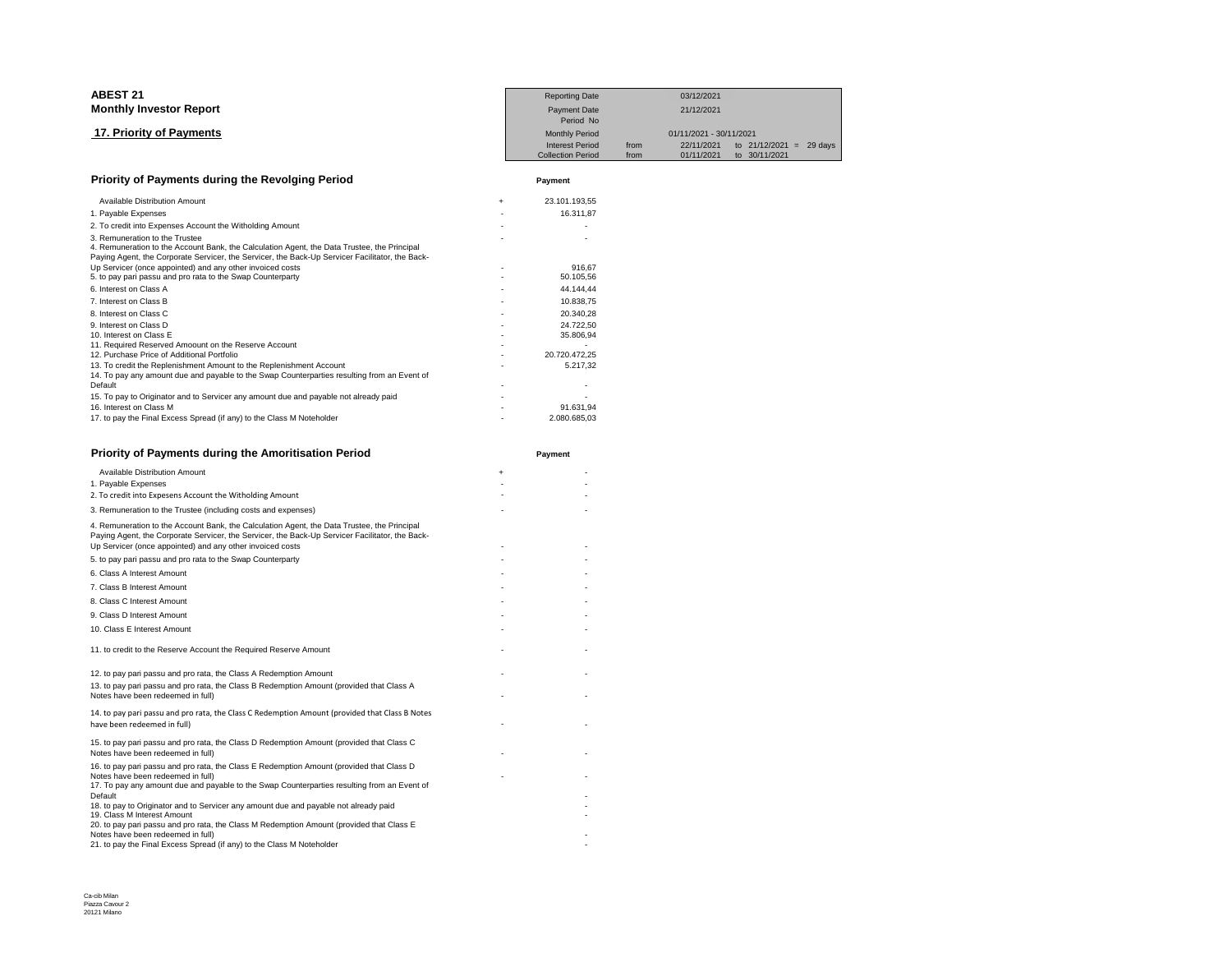| <b>ABEST 21</b>                | <b>Reporting Date</b>    |      | 03/12/2021              |    |            |     |         |
|--------------------------------|--------------------------|------|-------------------------|----|------------|-----|---------|
| <b>Monthly Investor Report</b> | <b>Payment Date</b>      |      | 21/12/2021              |    |            |     |         |
|                                | Period No                |      |                         |    |            |     |         |
| <b>18. Transaction Costs</b>   | <b>Monthly Period</b>    |      | 01/11/2021 - 30/11/2021 |    |            |     |         |
|                                | <b>Interest Period</b>   | from | 22/11/2021              | to | 21/12/2021 | $=$ | 29 days |
|                                | <b>Collection Period</b> | from | 01/11/2021              | to | 30/11/2021 |     |         |

|                                 | 486.600.000,0 | 400.000.000,0  | 20.700.000,0   | 20.200.000,0   | 15.500.000,0 | 12.700.000,0   | 17.500.000,0 |
|---------------------------------|---------------|----------------|----------------|----------------|--------------|----------------|--------------|
| <b>Transaction Costs</b>        | All notes     | <b>Class A</b> | <b>Class B</b> | <b>Class C</b> | Class D      | <b>Class E</b> | Class M      |
| Senior Expenses                 | 16.311.87 €   | 13.408.85      | 693.91         | 677.15         | 519.59       | 425.73         | 586.64       |
| Interest accrued for the Period | 227.484,85 €  | 44.144,44 €    | 10.838,75 €    | 20.340,28 €    | 24.722,50 €  | 35.806,94 €    | 91.631,94 €  |
| <b>Interest Payments</b>        | 227.484.85 €  | 44.144.44 €    | 10.838.75 €    | 20.340.28 €    | 24.722.50 €  | 35,806,94 €    | 91.631,94 €  |
| Unpaid Interest for the Period  |               |                |                |                |              |                |              |
| Cumulative Unpaid Interest      |               |                |                |                |              |                |              |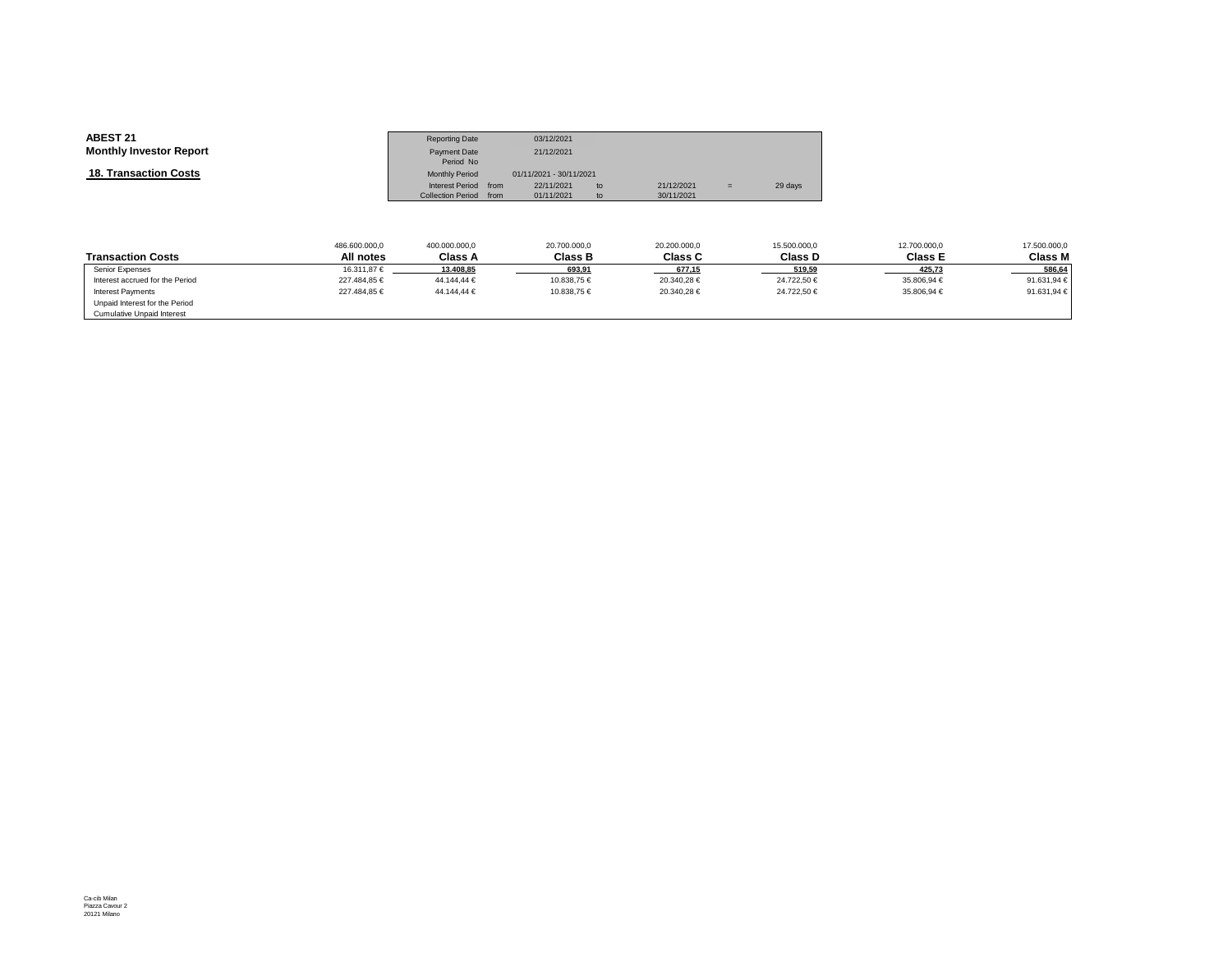## **19. Swap Counterparty Data**

|                            | <b>Reporting Date</b>    |      | 03/12/2021              |    |            |         |
|----------------------------|--------------------------|------|-------------------------|----|------------|---------|
| Investor Report            | <b>Payment Date</b>      |      | 21/12/2021              |    |            |         |
|                            | Period No                |      |                         |    |            |         |
| <b>› Counterpartv Data</b> | <b>Monthly Period</b>    |      | 01/11/2021 - 30/11/2021 |    |            |         |
|                            | <b>Interest Period</b>   | from | 22/11/2021              | to | 21/12/2021 | 29 days |
|                            | <b>Collection Period</b> | from | 01/11/2021              | to | 30/11/2021 |         |

# **Swap Counterparty Data**<br>
Swap Counterparty Provider

FCA BANK Deutschland GMBH

### **Swap Data**

| Swap Type               |   | <b>IRS</b>     |
|-------------------------|---|----------------|
| Notional Amount         |   | 400.000.000.00 |
| Fixed Rate              | ۰ | 0.42           |
| Floating Rate (Euribor) | ۰ | 0.5630         |
| Net Swap Payments       |   | -46.077.78     |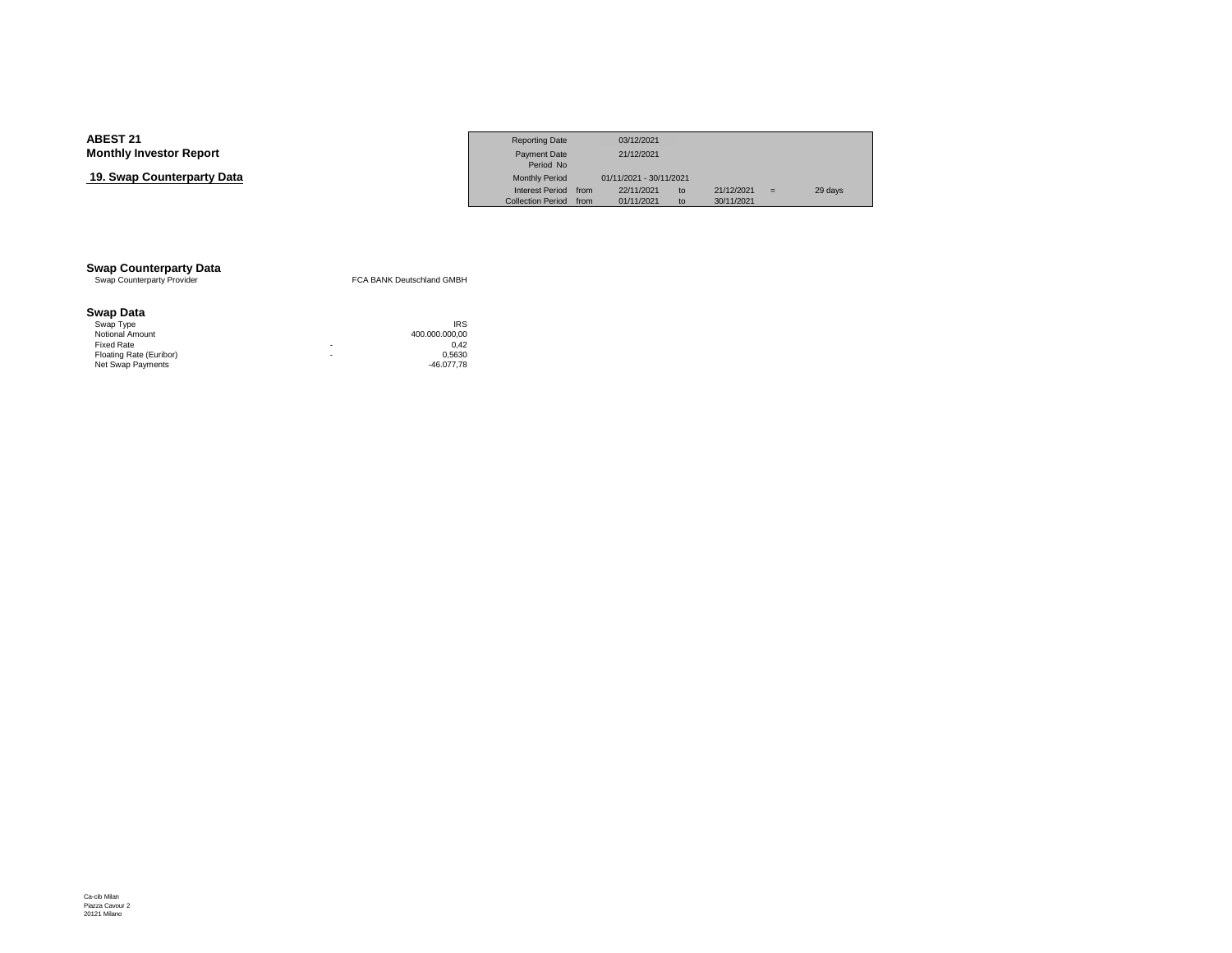### **20. Retention**

|                 | <b>Reporting Date</b>  | 03/12/2021              |    |            |     |         |
|-----------------|------------------------|-------------------------|----|------------|-----|---------|
| Investor Report | Payment Date           | 21/12/2021              |    |            |     |         |
|                 | Period No              |                         |    |            |     |         |
| <u>ntion</u>    | <b>Monthly Period</b>  | 01/11/2021 - 30/11/2021 |    |            |     |         |
|                 | Interest Period from   | 22/11/2021              | to | 21/12/2021 | $=$ | 29 days |
|                 | Collection Period from | 01/11/2021              | to | 30/11/2021 |     |         |

#### Retention according to Article 6 of Regulation (EU) No 2017/2402

| <b>Net Economic Interest</b><br><b>Retained by the Originator</b> | <b>Outstanding Balance</b> | <b>Percentage of Outstanding</b><br>Portfolio (%) |
|-------------------------------------------------------------------|----------------------------|---------------------------------------------------|
| Class A Notes                                                     | 400.000.000,00             | 86,30%                                            |
| Class B Notes                                                     | 20.700.000,00              | 4,47%                                             |
| Class C Notes                                                     | 20.200.000.00              | 4,36%                                             |
| Class D Notes                                                     | 15.500.000,00              | 3,34%                                             |
| Class E Notes                                                     | 12.700.000,00              | 2,74%                                             |
| <b>Class M Notes</b>                                              | 17.500.000.00              | 3,78%                                             |
|                                                                   |                            |                                                   |
| <b>Retention Amount</b>                                           | <b>EUR</b>                 | $\frac{9}{6}$                                     |
| Minimum Retention Class A                                         | ٠                          | 0,00%                                             |
| Minimum Retention Class B                                         | ٠                          | 0,00%                                             |
| Minimum Retention Class C                                         | ٠                          | 0,00%                                             |
| Minimum Retention Class D                                         | ٠                          | 0,00%                                             |
| Minimum Retention Calss E                                         | 5.588.800,00               | 1,21%                                             |
| Minimum Retention Class M                                         | 17.500.000.00              | 3,78%                                             |
| <b>Actual Retention Class A</b>                                   |                            | 0,00%                                             |
| <b>Actual Retention Class B</b>                                   | 20.700.000,00              | 4,47%                                             |
| Actual Retention Class C                                          | 20.200.000,00              | 4,36%                                             |
| <b>Actual Retention Class D</b>                                   | 15.500.000,00              | 3,34%                                             |
| <b>Actual Retention Class E</b>                                   | 12.700.000,00              | 2,74%                                             |
| <b>Actual Retention Class M</b>                                   | 17.500.000.00              | 3,78%                                             |

The Originator will retain for the life of the Transaction a material net economic interest of not less than 5 per cent. in the Transaction in accordance with Article 6 of Regulation (EU) No 2017/2402 of the European Parli of the Council of 12 December 2017 laying down a general framework for securitisation and creating a specific framework for simple, transparent and standardised securitisation, and amending Directives 2009/65/EC, 2009/138/EC and 2011/61/EU and Regulations (EC) No. 1060/2009 and (EU) No. 648/2012 (as amended) (the "European Securitisation Regulation"), provided that the level of retention may reduce over time in compliance with<br>Arti less than 5 per cent. of the nominal value of the securitised exposures, as set out in Article 6(3)(d) of the European Securitisation Regulation.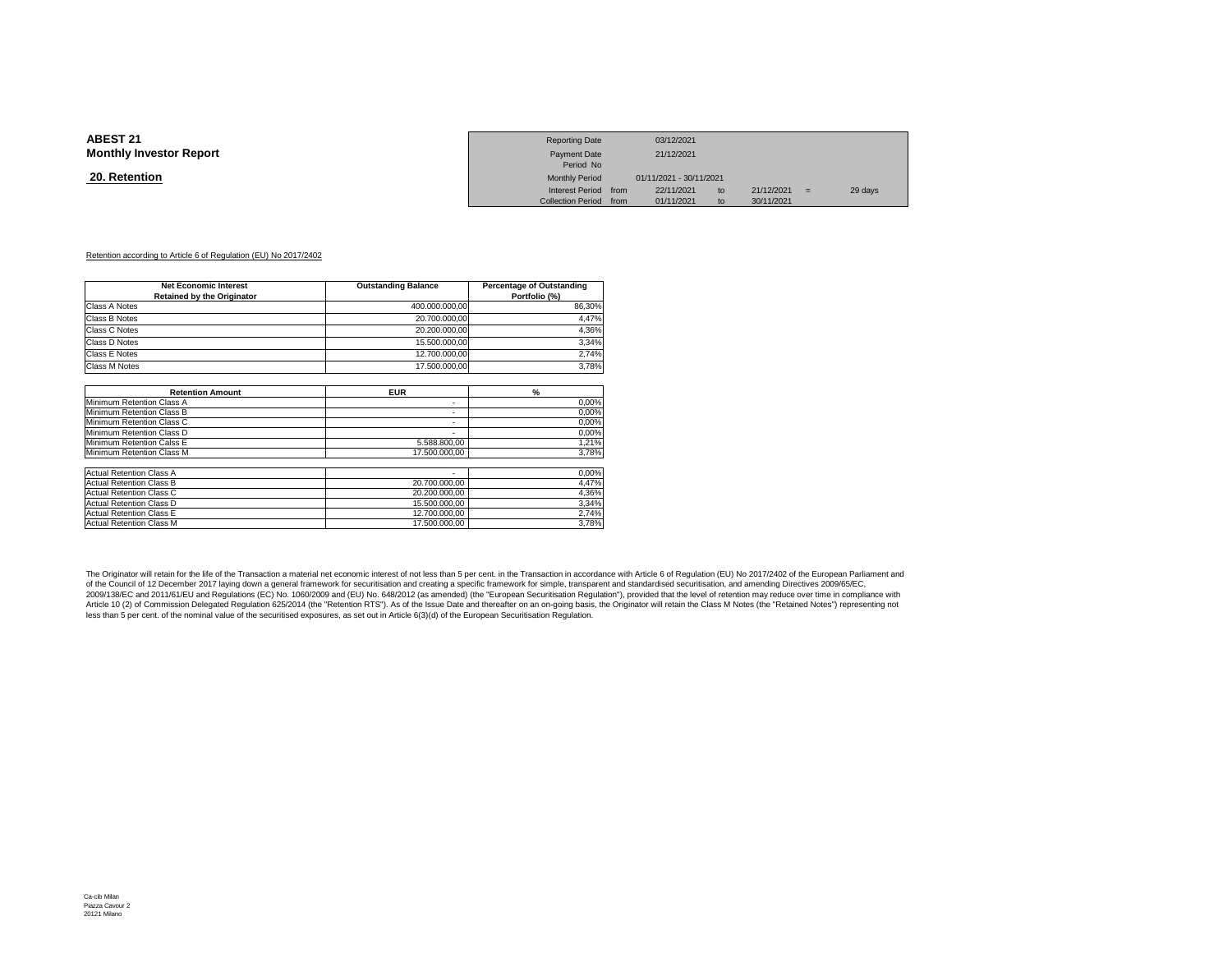#### **ABEST 21**Reporting Date 03/12/2021<br>Payment Date 21/12/2021 **Monthly Investor Reportt** Payment Date 21/12/2021<br>Period No Monthly Period **21. Counterparties I**Monthly Period 01/11/2021 - 30/11/2021<br>Interest Period from 22/11/2021 to  $\begin{array}{rcl}\n 1 & 22/11/2021 & \text{to} & 21/12/2021 & = & 29 \text{ days} \\
 10 & 0 & 21/11/2021 & \text{to} & 30/11/2021 & \text{day} & \text{day} & \text{day} & \text{day} & \text{day} & \text{day} & \text{day} & \text{day} & \text{day} & \text{day} & \text{day} & \text{day} & \text{day} & \text{day} & \text{day} & \text{day} & \text{day} & \text{day} & \text{day} & \text{day} & \text{day} & \text{day$ Collection Period

|                             |                                               |              | Moody's       | Fitch           |              |                |                 |  |
|-----------------------------|-----------------------------------------------|--------------|---------------|-----------------|--------------|----------------|-----------------|--|
|                             |                                               | Long<br>Term | Short<br>Term | Outlook         | Long<br>Term | Short<br>Term  | Outlook         |  |
| <b>Joint Lead Managers:</b> | <b>CA-CIB</b>                                 | Aa3          | $P-1$         | <b>STABLE</b>   | $A+$         | F <sub>1</sub> | <b>NEGATIVE</b> |  |
|                             | <b>Unicredit Bank AG</b>                      | A2           | $P-1$         | <b>NEGATIVE</b> | <b>BBB</b>   | F <sub>2</sub> | <b>NEGATIVE</b> |  |
| <b>Transaction Account:</b> | The Bank of New York Mellon, Frankfurt Branch | Aa1          | $P-1$         | <b>STABLE</b>   | AA           | $F1+$          | <b>STABLE</b>   |  |
| <b>Paying Agent:</b>        | The Bank of New York Mellon, London Branch    | n.a.         | n.a.          | n.a.            | n.a.         | n.a.           | n.a.            |  |
| <b>Swap Counterparty:</b>   | <b>FCA BANK Deutschland GMBH</b>              | n.a.         | n.a.          | n.a.            | n.a.         | n.a.           | n.a.            |  |
|                             |                                               |              |               |                 |              |                |                 |  |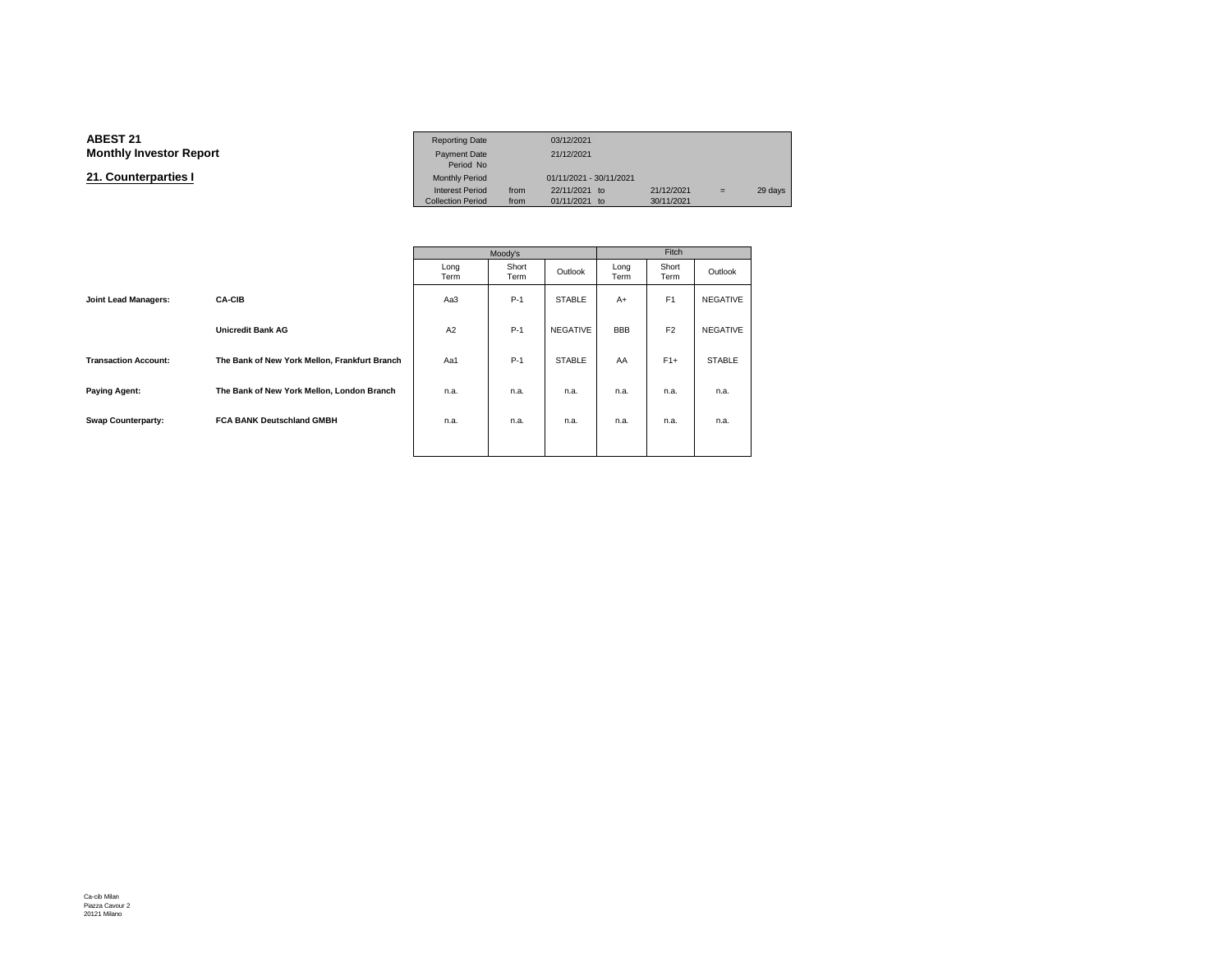| <b>ABEST 21</b>                | <b>Reporting Date</b>    |      | 03/12/2021              |    |            |     |         |
|--------------------------------|--------------------------|------|-------------------------|----|------------|-----|---------|
| <b>Monthly Investor Report</b> | <b>Payment Date</b>      |      | 21/12/2021              |    |            |     |         |
|                                | Period No                |      |                         |    |            |     |         |
| 22. Counterparties II          | <b>Monthly Period</b>    |      | 01/11/2021 - 30/11/2021 |    |            |     |         |
|                                | <b>Interest Period</b>   | from | 22/11/2021              | to | 21/12/2021 | $=$ | 29 days |
|                                | <b>Collection Period</b> | from | 01/11/2021              | to | 30/11/2021 |     |         |

| <b>Transaction Security Trustee:</b> | <b>STICHTING SECURITY TRUSTEE ABEST 21</b> |                           |
|--------------------------------------|--------------------------------------------|---------------------------|
|                                      |                                            |                           |
| Data Trustee:                        | DATA CUSTODY AGENT SERVICES B.V.           |                           |
|                                      |                                            |                           |
| <b>Rating Agencies:</b>              | Moody's                                    | <b>Fitch Ratings GmbH</b> |
|                                      |                                            |                           |
|                                      |                                            |                           |
| <b>Corporate Administration:</b>     | <b>INTERTRUST MANAGEMENT B.V.</b>          |                           |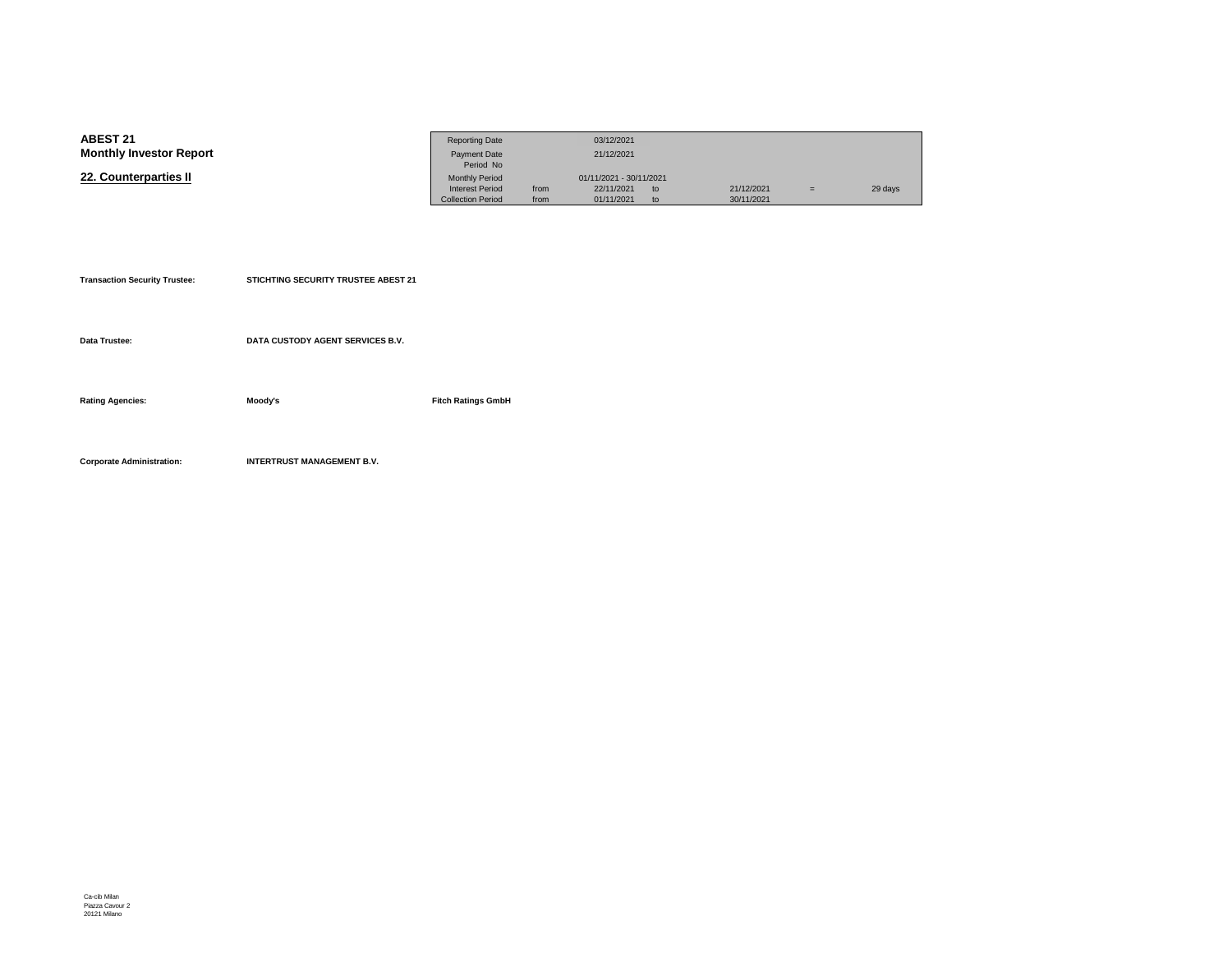| <b>ABEST 21</b>                | <b>Reporting Date</b>    |      | 03/12/2021              |    |            |     |         |
|--------------------------------|--------------------------|------|-------------------------|----|------------|-----|---------|
| <b>Monthly Investor Report</b> | Payment Date             |      | 21/12/2021              |    |            |     |         |
|                                | Period No                |      |                         |    |            |     |         |
| 23. Issuer Information         | <b>Monthly Period</b>    |      | 01/11/2021 - 30/11/2021 |    |            |     |         |
|                                | <b>Interest Period</b>   | from | 22/11/2021              | to | 21/12/2021 | $=$ | 29 days |
|                                | <b>Collection Period</b> | from | 01/11/2021              | to | 30/11/2021 |     |         |

| Deal Name:                 | ABEST 21                                      |
|----------------------------|-----------------------------------------------|
| Issuer:                    | ABEST 21                                      |
|                            |                                               |
|                            |                                               |
| Seller of the Receivables: | FCA Bank Deutschland GmbH                     |
| <b>Servicer Name:</b>      | FCA Bank Deutschland GmbH                     |
| <b>Reporting Entity:</b>   | Ca-cib Milan                                  |
|                            |                                               |
|                            |                                               |
| Contact:                   | Doriana Bettini<br>doriana.bettini@ca-cib.com |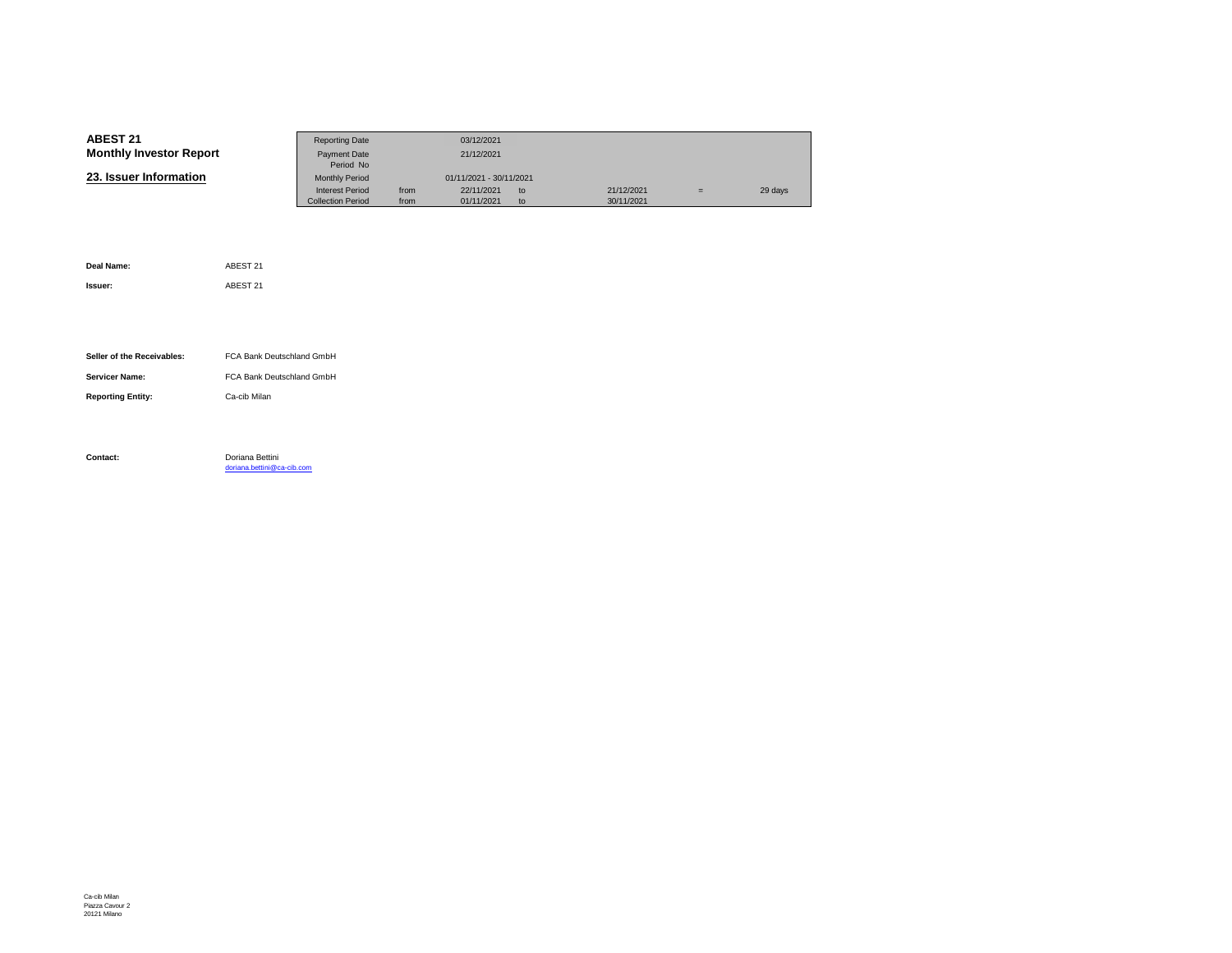**24. Originator, Servicer**

|                 | <b>Reporting Date</b>    |                         | 03/12/2021 |             |            |     |         |
|-----------------|--------------------------|-------------------------|------------|-------------|------------|-----|---------|
| Investor Report | Payment Date             |                         | 21/12/2021 |             |            |     |         |
|                 | Period No                |                         |            |             |            |     |         |
| nator. Servicer | <b>Monthly Period</b>    | 01/11/2021 - 30/11/2021 |            |             |            |     |         |
|                 | <b>Interest Period</b>   | from                    | 22/11/2021 | $t^{\circ}$ | 21/12/2021 | $=$ | 29 days |
|                 | <b>Collection Period</b> | from                    | 01/11/2021 | to          | 30/11/2021 |     |         |

### **Contact Details**

FCA Bank Deutschland GmbH

### heike.simon@fcagroup.com

| <b>Ratings FCA Bank SpA</b>                                                                                                                                                                                           | Moody's |  |
|-----------------------------------------------------------------------------------------------------------------------------------------------------------------------------------------------------------------------|---------|--|
| (Downgrade Event)                                                                                                                                                                                                     | Ba3     |  |
| In respect of the Servicer, and only if the<br>Originator acts as Servicer, that the long-term<br>rating of FCA Bank Spa unsecured,<br>unsubordinated and unquaranteed debt obligations<br>falls below Ba3 by Moody's |         |  |